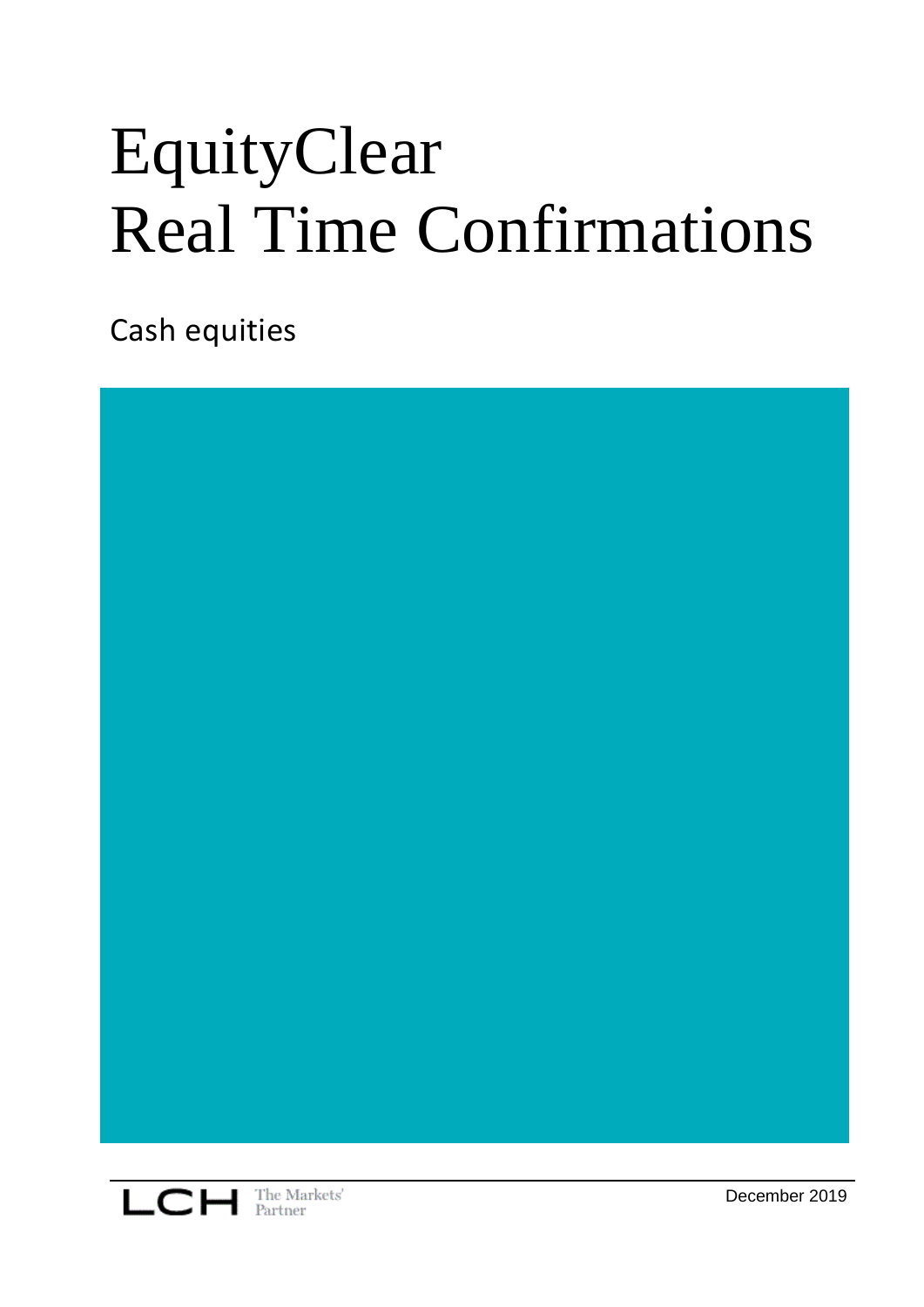### **Table of Contents**

| 1.               |        |  |  |  |  |  |  |
|------------------|--------|--|--|--|--|--|--|
| 2.               |        |  |  |  |  |  |  |
| 2.1              |        |  |  |  |  |  |  |
| 2.2              |        |  |  |  |  |  |  |
| 2.3              |        |  |  |  |  |  |  |
| 2.3.1            |        |  |  |  |  |  |  |
| 3.               |        |  |  |  |  |  |  |
| 3.1              |        |  |  |  |  |  |  |
| 3.1.1            |        |  |  |  |  |  |  |
| 3.1.2            |        |  |  |  |  |  |  |
| 3.1.3            |        |  |  |  |  |  |  |
| 3.2              |        |  |  |  |  |  |  |
| 3.2.1            |        |  |  |  |  |  |  |
| 3.3              |        |  |  |  |  |  |  |
| 3.3.1            |        |  |  |  |  |  |  |
| $\blacktriangle$ |        |  |  |  |  |  |  |
| 4.1              |        |  |  |  |  |  |  |
| 4.1.1            |        |  |  |  |  |  |  |
| 4.1.2            |        |  |  |  |  |  |  |
| 4.1.3            |        |  |  |  |  |  |  |
| 4.1.4            |        |  |  |  |  |  |  |
| 4.1.5            |        |  |  |  |  |  |  |
| 4.1.6            |        |  |  |  |  |  |  |
| 4.1.7            |        |  |  |  |  |  |  |
| 4.1.8            |        |  |  |  |  |  |  |
| 4.1.9            |        |  |  |  |  |  |  |
|                  | 4.1.10 |  |  |  |  |  |  |
| 5.               |        |  |  |  |  |  |  |

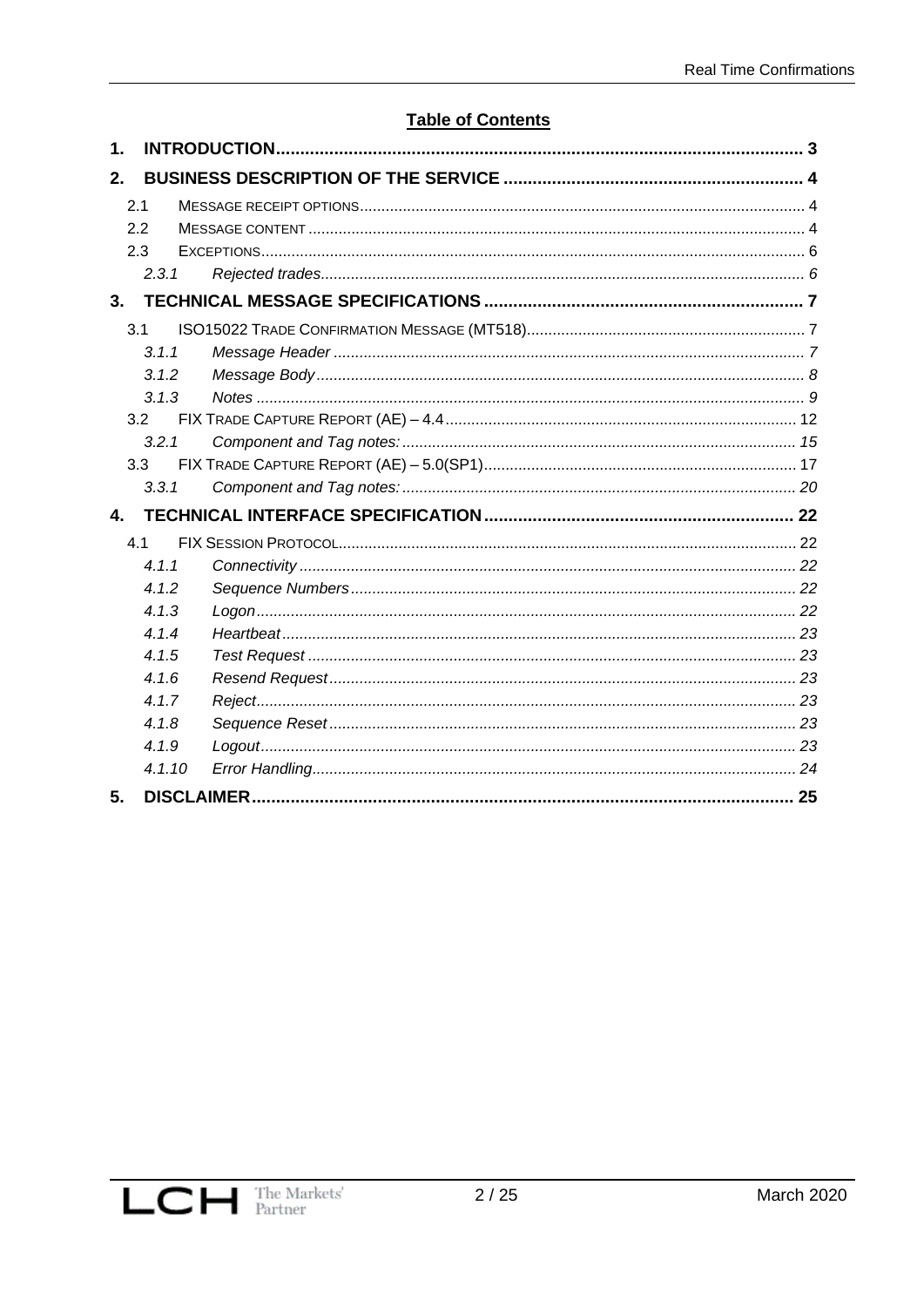# **1. INTRODUCTION**

The EquityClear service provides members with the option to receive real time trade confirmations. The confirmations are of trades LCH has validated and registered for clearing, providing clarity to members.

The trade confirmations are offered using industry recognised message standards.

- **ISO 15022 Trade Confirmations (MT518)**
- **S** FIX Trade Capture Report (AE).

The messages are available over the LCH 'Group Member Access (GMA) managed Network Service' provided by CMC or over SWIFT.

The service will cover all product types and markets cleared by EquityClear:

- Markets: London Stock Exchange IOB, SIX Swiss Exchange, Equiduct, Cboe Europe, Turquoise, various OTC sources.
- Products: Single company equities, Exchange Traded Funds (ETFs), Exchange Traded Commodities (ETCs), Real estate investment trusts (REITs)

Members will have flexibility to choose the products and markets for which they receive confirmations.

It is expected that the real time message service benefits will be realised by:

- General Clearing Members (GCMs), to have visibility of the trades being executed by their Non-Clearing Members (NCMs), to which they become principal counterparty, and to risk manage these accordingly;
- $\circ$  Clearing Members, to generally have visibility of the trades to which they become principal counterparty

The purpose of this document is to fully describe this service extension, providing:

- A business description of the service.
- $\circ$  The technical message specifications.
- o The technical interface infrastructure.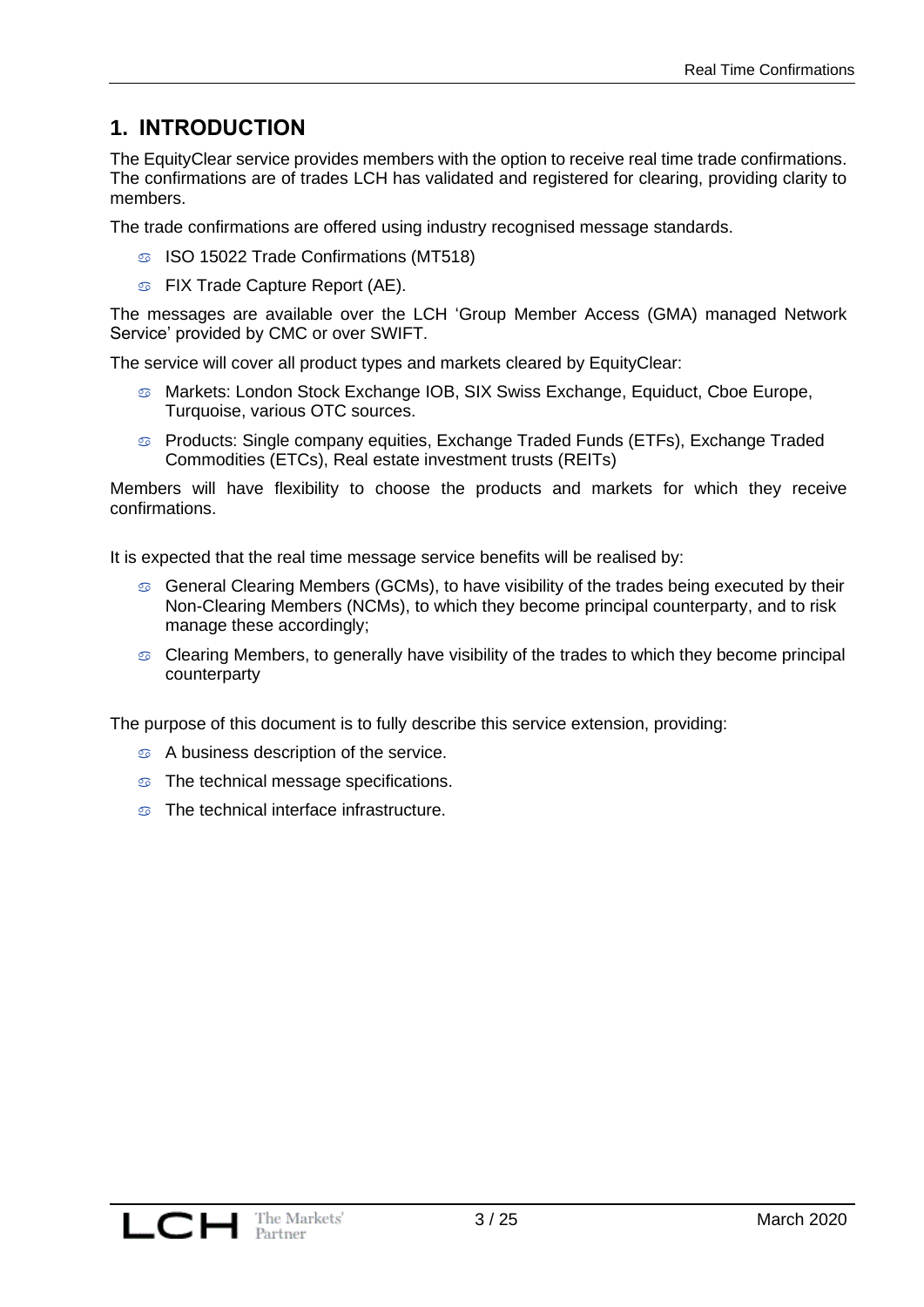# **2. BUSINESS DESCRIPTION OF THE SERVICE**

## **2.1 Message receipt options**

Members can choose to receive trade confirmations based on the following criteria:

- Member account (Member mnemonic + House or Client)
- $\circ$  Trade source (i.e. market)
- $\circ$  Instrument type (cash equity or equivalents)

For each set of criteria, the member can further specify:

- o the message format
	- ISO 15022 Trade Confirmations (MT518), or
	- **S** FIX Trade Capture Report (AE)
- a destination identifier for the message, generally a BIC (Bank Identification Code). This will be used to action the member's delivery requirement, being either:
	- to route the MT518 message via SWIFT to the BIC, or
	- to route the message via the Customer Managed Connectivity (CMC) network

## **2.2 Message content**

Each trade confirmation message will be sent on a real time basis as soon as the trade has been validated and registered.

Each message will contain the following information.

| Data item              | <b>Description</b>                                    | <b>Mand</b><br>atory <sup>1</sup> | <b>Note</b><br>(see<br>below) | <b>Data Item</b><br>ID <sup>2</sup> |
|------------------------|-------------------------------------------------------|-----------------------------------|-------------------------------|-------------------------------------|
| <b>Trade Source ID</b> | Unique reference for the "Trade Source"               | Y                                 |                               | A                                   |
| Trade ID               | Trade Source generated trade reference                | Y                                 | $\overline{2}$                | B                                   |
| <b>Trade Date/Time</b> | Date and time when the trade was<br>executed          | Υ                                 | 3                             | C                                   |
| <b>ISD</b>             | Intended Settlement Date                              | Y                                 | 4                             | D                                   |
| Instrument             | Identifier of the traded instrument                   | Υ                                 | 5                             | Е                                   |
|                        | Held for future use                                   | N                                 | 6                             | F                                   |
| Quantity               | Quantity of instrument traded                         | Y                                 | $\overline{7}$                | G                                   |
| <b>Trade Price</b>     | Price and currency at which the trade was<br>executed | Y                                 | 8                             | Н                                   |
| Consideration          | Rounded amount and currency                           | Υ                                 | 9                             |                                     |
| Trade Type             | Trade type - used for trade processing                | Υ                                 | 10                            |                                     |

<sup>1</sup> Mandatory: **Y**es, the data will always be provided. **N**o, the data will only be provided if it exists.

<sup>2</sup> Used to cross reference the interface message fields in section [3](#page-6-0).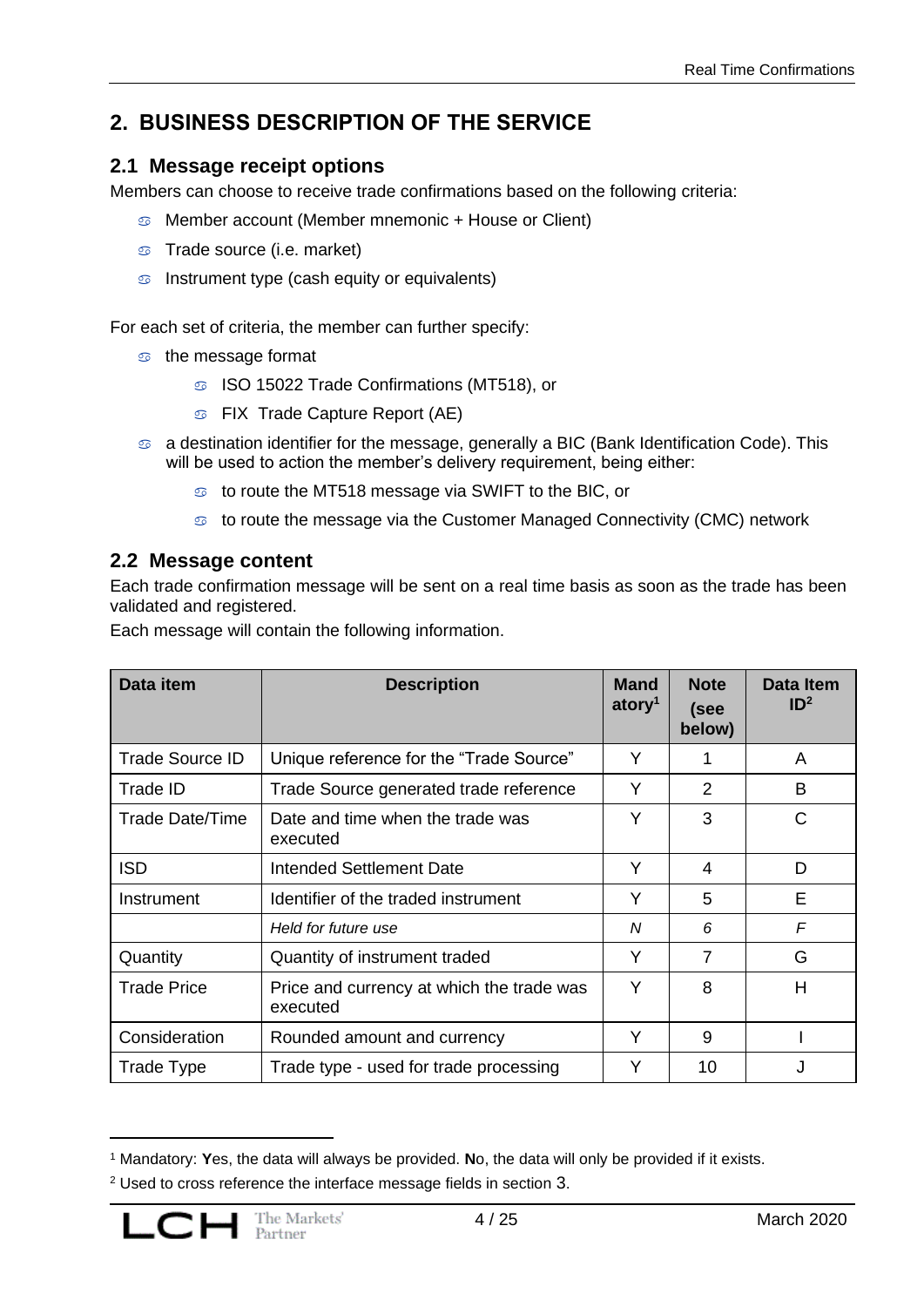| Data item                                               | <b>Description</b>                                                                       | <b>Mand</b><br>atory <sup>1</sup> | <b>Note</b><br>(see<br>below) | <b>Data Item</b><br>ID <sup>2</sup> |
|---------------------------------------------------------|------------------------------------------------------------------------------------------|-----------------------------------|-------------------------------|-------------------------------------|
| Contra /<br>Cancellation<br>Reference                   | For a contra trade or trade cancellation,<br>the Trade ID of the original trade          | $\mathsf{N}$                      | 11                            | K                                   |
| <b>Settlement Place</b>                                 | BIC of the CSD where the equity<br>instrument would settle                               | $\mathsf{N}$                      | 12                            | L                                   |
| Dealing Firm ID<br>(Buy)                                | Dealing Firm identifier in "Trade Source"                                                | Y                                 | 13                            | M                                   |
| <b>Dealing Capacity</b><br>(Buy)                        | Legal capacity in which dealing firm ID has<br>executed the trade. (Agency or Principal) | Y                                 | 14                            | $\mathsf{N}$                        |
| <b>Dealing Firm</b><br><b>Order Reference</b><br>(Buy)  | Reference attached to the order on input.                                                | $\mathsf{N}$                      | 15                            | $\circ$                             |
| <b>Clearing Account</b><br>(Buy)                        | Member mnemonic and sub-account.                                                         | Y                                 | 16                            | P                                   |
| Dealing Firm ID<br>(Sell)                               | Dealing Firm identifier in "Trade Source"                                                | Y                                 | 13                            | Q                                   |
| <b>Dealing Capacity</b><br>(Sell)                       | Legal capacity in which dealing firm ID has<br>executed the trade. (Agency or Principal) | Y                                 | 14                            | $\mathsf{R}$                        |
| <b>Dealing Firm</b><br><b>Order Reference</b><br>(Sell) | Reference attached to the order on input.                                                | $\mathsf{N}$                      | 15                            | $\mathsf{S}$                        |
| <b>Clearing Account</b><br>(Sell)                       | Member mnemonic and sub-account.                                                         | Y                                 | 16                            | T                                   |
| <b>Settlement Firm</b><br>ID                            | The settlement firm ID                                                                   | Y                                 | 17                            | U                                   |
| <b>Settlement Firm</b><br>Sub Account                   | The settlement firm sub account, only<br>applicable for Spanish settled executions.      | $\mathsf{N}$                      | 18                            | $\vee$                              |
| CCP register<br>identifier                              | The CCP register identifier, only applicable<br>for Spanish settled executions.          | $\mathsf{N}$                      | 19                            | W                                   |

#### **Notes**

The message will show two sides, one being the member's side and the other the LCH side with limited information.

- 1. Usually the ISO Market Identification Code (MIC) of the trade source. However, it may be beneficial or necessary to have more than one code per trade source to segment the business appropriately and if so these codes will be provided. To meet the FIX standard these are limited to being 4 characters, the SWIFT standard can support more.
- 2. This will at least be unique per trade source, per trade date.
- 3. The local date and time at which the trade was executed at the trade source. It should be noted that the FIX standard requires date/time fields to be sent as UTC/GMT.
- 4. The intended settlement date (ISD) for a cash equity trade.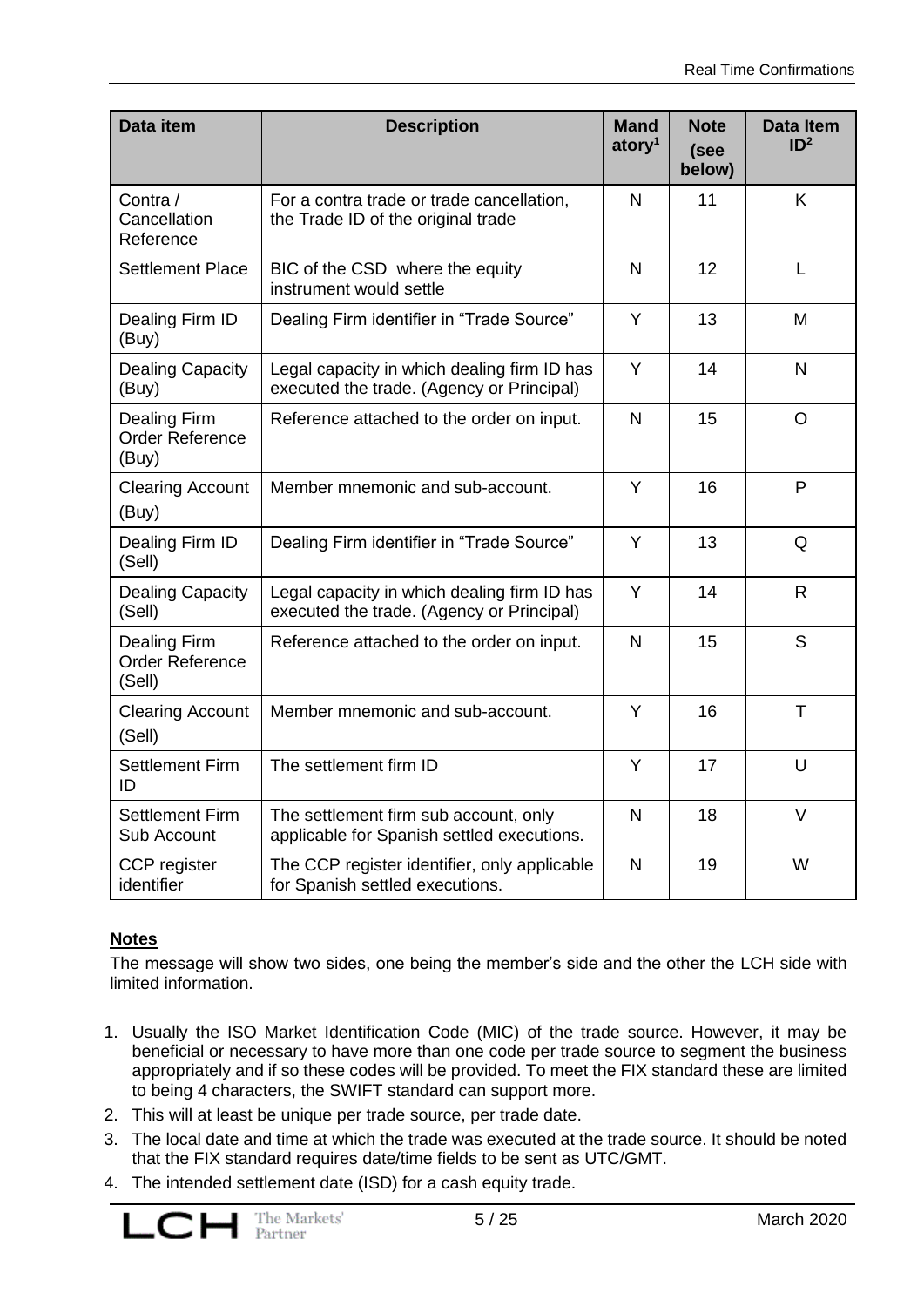- 5. The ISIN of the equity instrument.
- *6. Held for future use.*
- 7. The quantity of the instrument traded as defined by the contract.
- 8. The ISO currency code and the price in that unit. Therefore sterling prices will always be quoted in pounds (GBP) and not in pence.
- 9. The ISO currency code and the consideration in that unit. The consideration will be rounded to the appropriate number of decimal places settleable for the currency (e.g. 2 d.p. for GBP, being pence).
- 10. The trade types are:
	- a. Cash equity trade
	- b. Cash equity 'off book' trade risk limit check applied before the trade is accepted for clearing
- 11. Where the trade is a contra (reversal) or cancellation of an earlier trade, the original Trade ID will be provided. This is mandatory for cancellations and optional for contras.
- 12. Where the traded instrument is a cash equity, the BIC of the CSD used to settle that instrument.
- 13. The unique identifier provided by the trade source. Often, but not necessarily, a BIC. Provided on the LCH side.
- 14. The legal capacity in which the dealing firm has executed the trade, either as agent or principal. The LCH side will always be principal.
- 15. This is intended to be a reference entered by the dealing party on their order or trade side to be used by them or their clearer for post trade processing. Not provided on the LCH side.
- 16. The clearing account being the member mnemonic plus the sub-account. E.g. XXXH being the house account of member XXX. Not provided on the LCH side.
- 17. Not provided on the LCH side.
- 18. Only provided on Spanish settled executions and not provided on the LCH side.
- 19. Only provided on Spanish settled executions and not provided on the LCH side.

## **2.3 Exceptions**

#### **2.3.1 Rejected trades**

It is very rare for trades to be rejected. In this case the trade is not registered by LCH and hence no trade confirmation will be sent out to members. It will be for the trade source to manage the trade outside of CCP clearing.

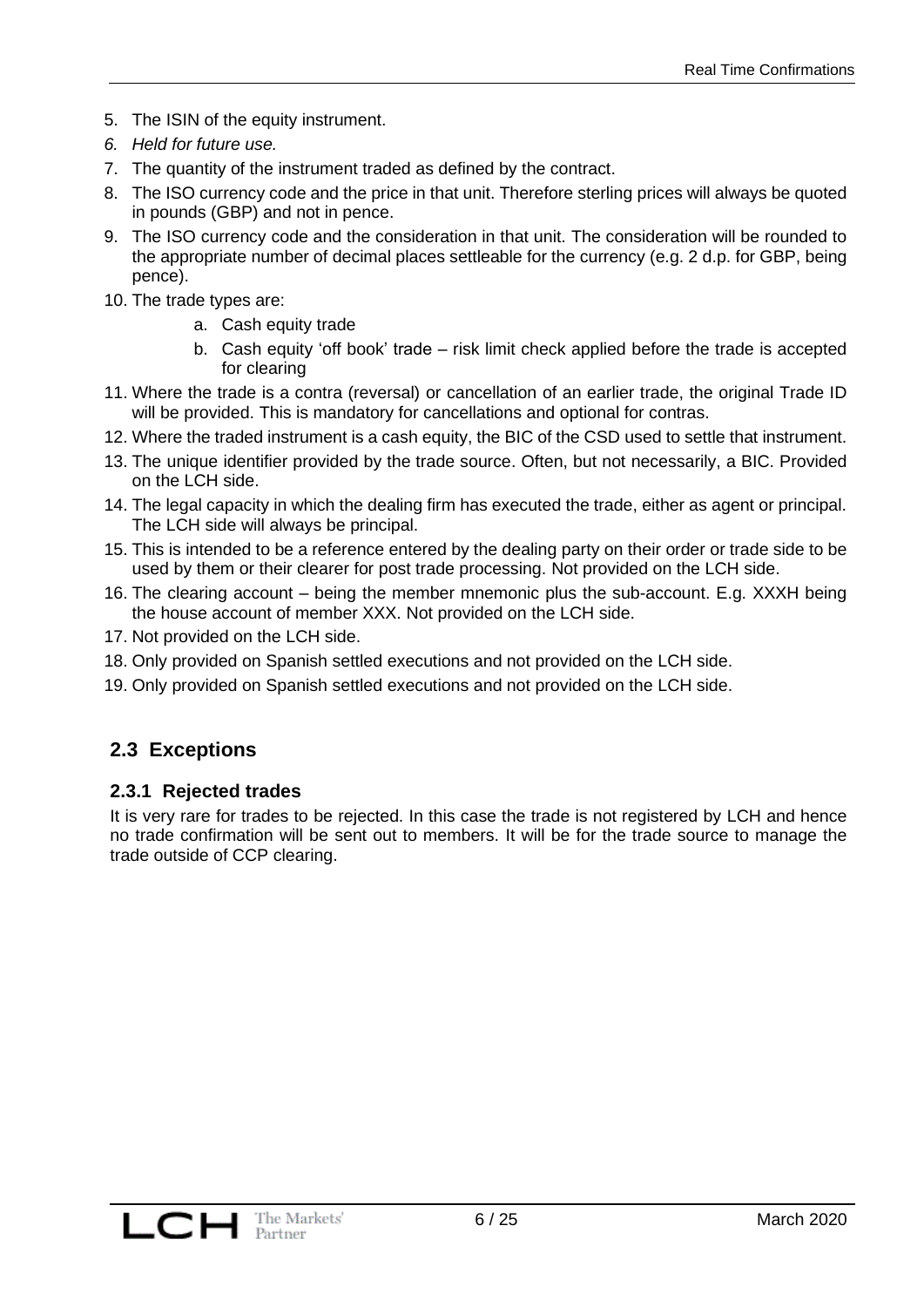# <span id="page-6-0"></span>**3. TECHNICAL MESSAGE SPECIFICATIONS**

# **3.1 ISO15022 Trade Confirmation Message (MT518)**

## **3.1.1 Message Header**

| <b>Field Name</b>                                       | <b>Type</b>    | For<br>mat     | <b>Description</b>                                                                                                                                                                                                                                                          |
|---------------------------------------------------------|----------------|----------------|-----------------------------------------------------------------------------------------------------------------------------------------------------------------------------------------------------------------------------------------------------------------------------|
| <b>Basic Header</b><br>(Block 1)                        | Section        | ${1:}$         |                                                                                                                                                                                                                                                                             |
| Application<br>Identifier                               | String         | F              | The Application Identifier identifies the application within which the<br>message is being sent or received.                                                                                                                                                                |
| Service<br>Identifier                                   | String         | 01             | The Service Identifier consists of 2 numeric characters. It<br>identifies the type of data that is being sent or received.                                                                                                                                                  |
| <b>LT</b> Identifier                                    | String         | 12!x           | This 12-character SWIFT address, given in the Basic Header<br>Block, is the address of the sending LT for input messages or of<br>the receiving LT for output messages, and includes the Branch<br>Code.                                                                    |
| <b>Session Number</b>                                   | String         | 0000           | Not used (populated with 0000).                                                                                                                                                                                                                                             |
| Sequence<br>Number                                      | String         | 0000<br>00     | Not used (populated with 000000).                                                                                                                                                                                                                                           |
| Block 1 End                                             | Section<br>End | $\}$           |                                                                                                                                                                                                                                                                             |
| <b>Application</b><br><b>Header Output</b><br>(Block 2) | Section        | ${2:}$         |                                                                                                                                                                                                                                                                             |
| Input / Output<br>Identifier                            | String         | $\overline{1}$ | Will always be "I" for input message.                                                                                                                                                                                                                                       |
| Message Type                                            | String         | 518            | The Message Type consists of 3 digits which define the MT number<br>of the message being input.                                                                                                                                                                             |
| Receiver's<br>address                                   | String         | 12!x           | This address is the 12-character SWIFT address of the receiver of<br>the message, but with a LT Code of 'X'. It defines the destination<br>to which the message should be sent. The Branch Code is<br>mandatory and will be validated. The default of 'XXX' may be<br>used. |
| Message<br>Priority                                     | String         | $\mathsf{N}$   | This character defines the priority with which a message is<br>delivered. Always set to "N" for normal.                                                                                                                                                                     |
| <b>Block End</b>                                        | Section<br>End | ł              |                                                                                                                                                                                                                                                                             |

Note: Block 3 (User Header) is not sent by LCH in the message header.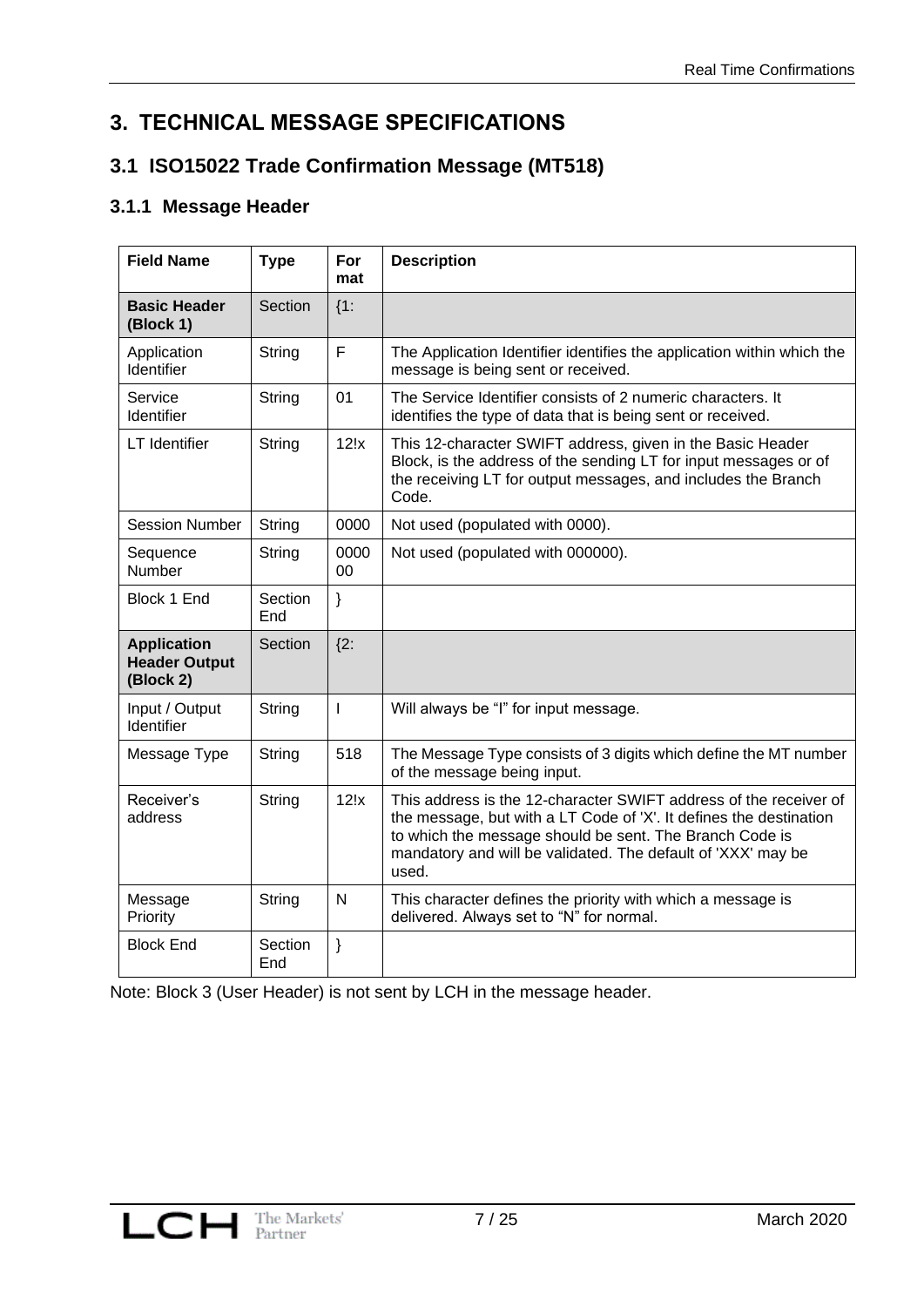# **3.1.2 Message Body**

| <b>Status</b> | Tag                                  | Qualifier                                         | <b>Detailed Field Name</b>                                            | <b>Content/Option</b> | <b>Business</b><br>Data Item | <b>Note</b>    |
|---------------|--------------------------------------|---------------------------------------------------|-----------------------------------------------------------------------|-----------------------|------------------------------|----------------|
|               |                                      |                                                   | <b>Mandatory Sequence A General Information</b>                       |                       |                              |                |
| М             | 16R                                  |                                                   | <b>Start of Block</b>                                                 | <b>GENL</b>           |                              |                |
| M             | 20C                                  | <b>SEME</b>                                       | Sender's Reference                                                    | :SEME//16x            |                              | 1              |
| М             | 23G                                  |                                                   | Function of the Message                                               | :4!c                  |                              | 2              |
| М             | 22F                                  | <b>TRTR</b>                                       | Transaction Type Indicator                                            | :TRTR/LCHL/4!c        | J                            | 3              |
|               |                                      |                                                   | -----> Repetitive Mandatory Subsequence A1 Linkages                   |                       |                              |                |
| М             | <b>16R</b>                           |                                                   | Start of Block                                                        | <b>LINK</b>           |                              |                |
| М             | 20C                                  | 4!c                                               | Reference                                                             | :4 $C$ //16x          | B, K                         | 4              |
| М             | 16S                                  |                                                   | End of Block                                                          | <b>LINK</b>           |                              |                |
|               | ----- End of Subsequence A1 Linkages |                                                   |                                                                       |                       |                              |                |
| м             | 16S                                  |                                                   | End of Block                                                          | <b>GENL</b>           |                              |                |
|               |                                      | End of Sequence A General Information             |                                                                       |                       |                              |                |
|               |                                      |                                                   | <b>Mandatory Sequence B Confirmation Details</b>                      |                       |                              |                |
| м             | 16R                                  |                                                   | Start of Block                                                        | <b>CONFDET</b>        |                              |                |
| М             | 98C                                  | <b>TRAD</b>                                       | Trade Date / Time                                                     | :TRAD//YYYYMMDDHHMMSS | C                            |                |
| м             | 98A                                  | <b>SETT</b>                                       | Setlement Date                                                        | :SETT//YYYYMMDD       | D                            |                |
| М             | 90B                                  | <b>DEAL</b>                                       | Deal Price                                                            | :DEAL//ACTU/3!a15d    | H                            |                |
| м             | 94B                                  | <b>TRAD</b>                                       | Place of Trade                                                        | :TRAD//EXCH/30x       | Α                            | 5              |
| М             | 19A                                  | <b>SETT</b><br>:SETT//3!a15d<br>Settlement Amount |                                                                       | T                     |                              |                |
| м             | 22H                                  | <b>BUSE</b>                                       | Buy / Sell Indicator                                                  | :BUSE//4!c            |                              | 6              |
| м             | 22H                                  | <b>PAYM</b>                                       | Payment indicator                                                     | :PAYM//APMT           |                              |                |
|               |                                      | (Once for Buyer and once for Seller)              | ----->Repetitive Mandatory Subsequence B1 Confirmation Parties        |                       |                              |                |
| м             | 16R                                  |                                                   | Start of Block                                                        | <b>CONFPRTY</b>       |                              |                |
| М             | 95R                                  | 4!c                                               | Party                                                                 | :4! $c$ /LCHL/34x     | M, Q                         | $\overline{7}$ |
| O             | 70C                                  | <b>PACO</b>                                       | Narrative                                                             | :PACO//4*35x          | O, P, S, T                   | 8              |
| M             | 22F                                  | <b>TRCA</b>                                       | Party Capacity Indicator                                              | :TRCA/[8c]/4!c        | N, R                         | 9              |
| м             | 16S                                  |                                                   | End of Block                                                          | <b>CONFPRTY</b>       |                              |                |
|               |                                      |                                                   | ----- End of Repetitive Mandatory Subsequence B1 Confirmation Parties |                       |                              |                |
| м             | 36B                                  | <b>CONF</b>                                       | Quantity of Financial<br>Instruments                                  | :CONF//UNIT/15d       | G                            |                |
| м             | 35B                                  |                                                   | Identification Of Financial<br>Instrument                             | ISIN1!e12!c           | Е                            |                |
| м             | 16S                                  |                                                   | End of Block                                                          | <b>CONFDET</b>        |                              |                |
|               |                                      | <b>End of Sequence B Confirmation Details</b>     |                                                                       |                       |                              |                |
|               |                                      | <b>Optional Sequence C Settlement Details</b>     |                                                                       |                       |                              |                |
| м             | 16R                                  |                                                   | Start of Block                                                        | <b>SETDET</b>         |                              |                |
| М             | 22F                                  | <b>SETR</b>                                       | Indicator                                                             | :SETR//TRAD           |                              |                |
|               |                                      |                                                   | ----- > Optional Repetitive Subsequence C1 Settlement Parties         |                       |                              |                |
| м             | 16R                                  |                                                   | Start of Block                                                        | <b>SETPRTY</b>        |                              |                |
| М             | 95P                                  | <b>PSET</b>                                       | Party                                                                 | :PSET//4!a2!a2!c[3!c] | L                            |                |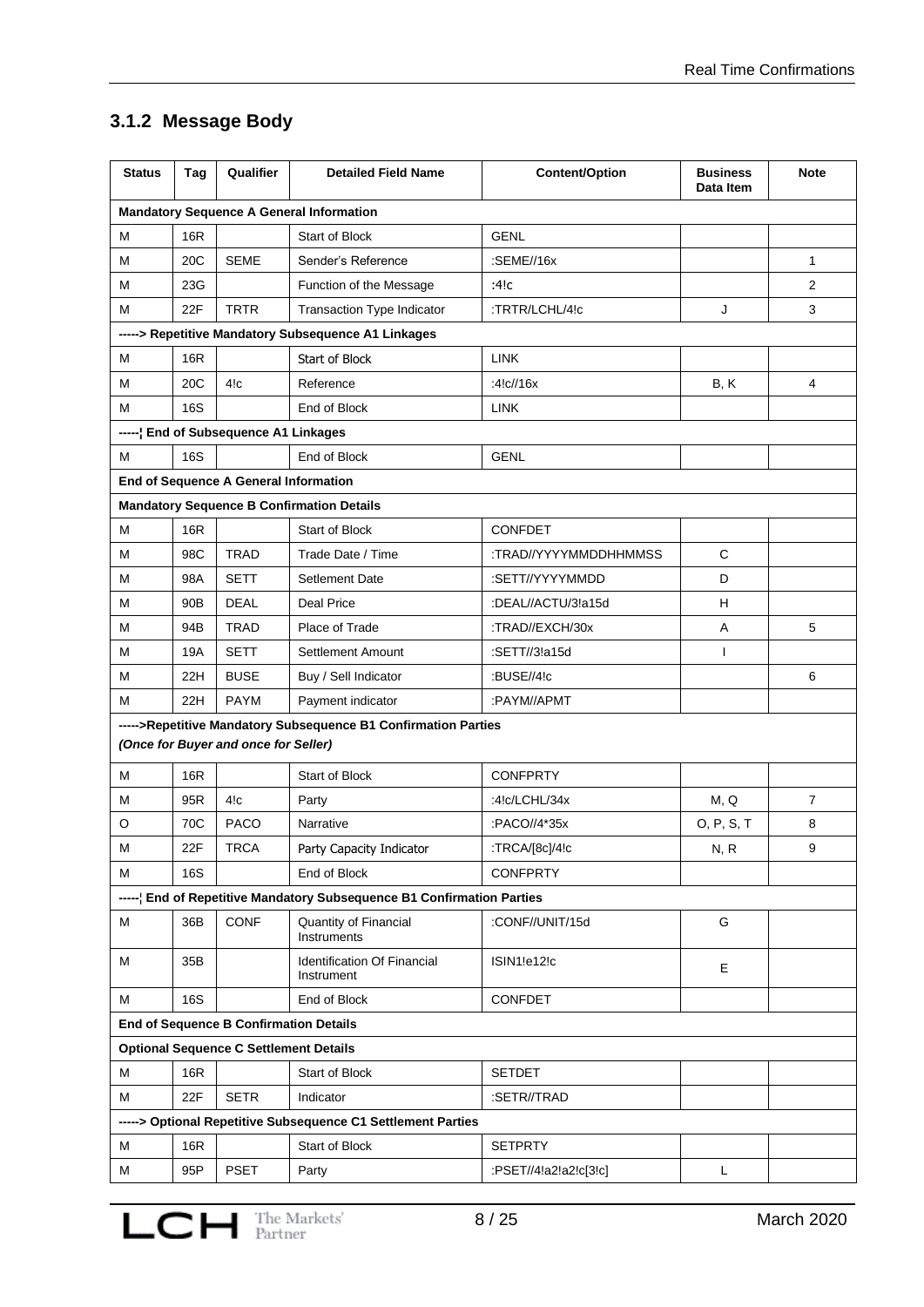| <b>Status</b>                                  | Tag                                         | Qualifier                              | <b>Detailed Field Name</b>  | <b>Content/Option</b> | <b>Business</b><br>Data Item | <b>Note</b> |  |
|------------------------------------------------|---------------------------------------------|----------------------------------------|-----------------------------|-----------------------|------------------------------|-------------|--|
| M                                              | 16S                                         |                                        | End of Block                | <b>SETPRTY</b>        |                              |             |  |
| ----- End of Subsequence C1 Settlement Parties |                                             |                                        |                             |                       |                              |             |  |
| M                                              | 16S                                         |                                        | End of Block                | <b>SETDET</b>         |                              |             |  |
|                                                | <b>End of Sequence C Settlement Details</b> |                                        |                             |                       |                              |             |  |
|                                                | <b>Mandatory Sequence D Other Parties</b>   |                                        |                             |                       |                              |             |  |
| M                                              | 16R                                         |                                        | <b>Start of Block</b>       | <b>OTHRPRTY</b>       |                              |             |  |
| M                                              | 95R                                         | <b>INPA</b>                            | <b>Interested Party</b>     | : INPA/LCHL/13x       | U                            | 10          |  |
| C                                              | 70C                                         | <b>PACO</b>                            | Party Narrative             | :PACO//ACCT/3x        | $\vee$                       | 11          |  |
| C                                              | 20 <sub>C</sub>                             | <b>PROC</b>                            | <b>Processing Reference</b> | :PROC//16 $x$         | W                            | 12          |  |
| M                                              | 16S                                         |                                        | End of Block                | <b>OTHRPRTY</b>       |                              |             |  |
|                                                |                                             | <b>End of Sequence D Other Parties</b> |                             |                       |                              |             |  |

 $M =$  Mandatory,  $O =$  Optional,  $C =$  Conditional

**Note** – Mandatory fields in optional sequences must be present if the sequence is present, otherwise they are not allowed.

#### **3.1.3 Notes**

#### **1. Sender's Reference**

Format :20C::SEME//16x

**Description** 

This field contains a unique identifier for the message. This is generated by LCH.

Although SWIFT allows for up to 16 characters, the LCH message reference will always be 11 characters, of format:

#### "xaaaannnnnn"

Where  $x = 1$ " for cash equity trade confirmations.

#### **2. Function of Message**

Format :23G:4!c (Function)

**Description** 

This field will contain one of the following values:

- NEWM to indicate a new trade or contra trade
- CANC to indicate a trade cancellation

#### **3. Trade Transaction Type Indicator**

Format :22F::TRTR/LCHL/4!c (Qualifier) (Data Source Scheme) (Indicator) **Description** 

This field will contain one of the following values:

- **TRTR/LCHL/TRAD** to indicate a cash equity order book trade
- **TRTR/LCHL/OFTR** to indicate a cash equity off order book trade

#### **4. Reference**

Format :20C::4!c//16x **Description**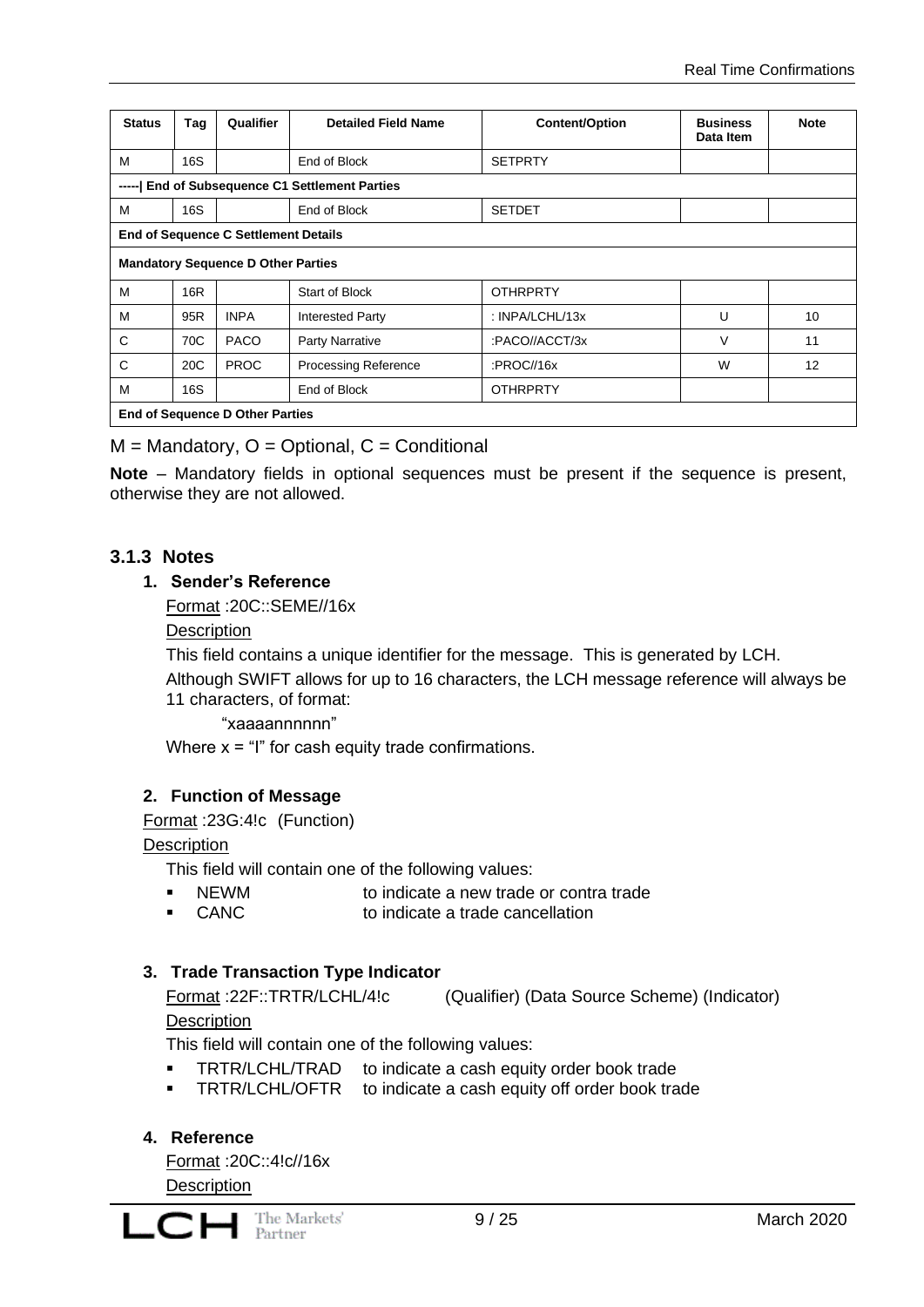| <b>Qualifier</b> | <b>Status</b> | <b>Description</b>                                                                                                                                                                                            |
|------------------|---------------|---------------------------------------------------------------------------------------------------------------------------------------------------------------------------------------------------------------|
| <b>COMM</b>      | M             | This field specifies the source system's trade reference for this<br>trade.                                                                                                                                   |
| <b>PRFV</b>      | O             | This field specifies the reference of the original trade that has<br>been reversed (as a result of a contra trade) or cancelled. This<br>field will only be present for contra trades or trade cancellations. |

#### **5. Place of Trade**

Format :94B::TRAD//EXCH/30x

#### **Description**

This field contains the identifier for the trade source or trading system from which the trade originated (usually its MIC code) and its associated market, if applicable. e.g. :94B::TRAD//EXCH/XVTX

#### **6. Buy / Sell Indicator**

#### **Description**

This field is mandatory but no meaning should be derived from it.

#### **7. Party (Buyer / Seller)**

Format :95R::4!c/LCHL/34x (Qualifier) (Data Source Scheme) (Proprietary Code) **Description** 

| <b>Qualifier</b> | <b>Status</b> | <b>Description</b>                                        |
|------------------|---------------|-----------------------------------------------------------|
| <b>BUYR</b>      | м             | This field/subsequence specifies the Buyer of the trade   |
| SELL             | м             | This field/subsequence specifies the Seller of the trade. |

The Party ID for LCH will be LCHLGB2E. e.g. :95R::BUYR/LCHL/LCHLGB2E

#### **8. Party Information**

Format :70C::PACO//4\*35x

#### **Description**

This field will always contain the Clearing Account (member mnemonic and sub-account).

The dealing firm order reference (client reference) will be present where it exists. It can be up tp 35 characters long, so given the message structure up to 7 characters may spill onto the next line.

e.g. :70C::PACO//SGCA/MNEH /CLREF/ORDER 123456789 SPECIAL OF T YPE S12

#### **9. Party Capacity Indicator**

Format :22F::TRCA//4!c (Qualifier) (Indicator) **Description** The valid values are: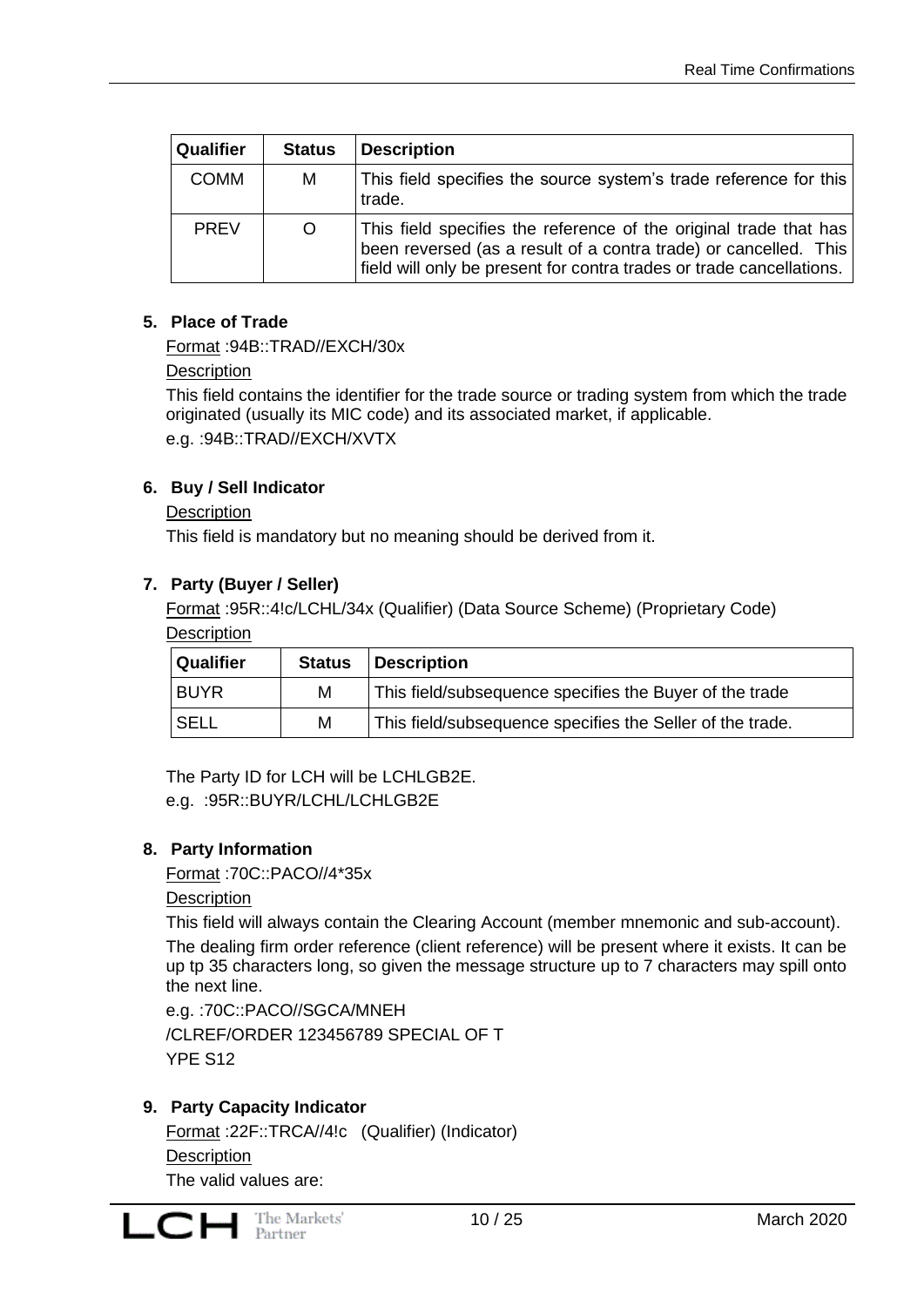- **TRCA//PRIN to indicate that the party is trading as Principal**
- **TRCA//AGEN to indicate that the party is trading as an Agent**

#### **10. Interested Party**

Format :95R::INPA/LCHL/13x **Description** This field contains the Settlement Firm ID. Not supplied on the LCH side.

#### **11. Party Information**

Format :70C::PACO//ACCT/3x

#### **Description**

This field contains the Settlement Firm Sub Account ID. This is only provided for Spanish settled executions and is not supplied on the LCH side.

#### **12. Processing Reference**

Format :20C::PROC//16x

#### **Description**

This field contains the Iberclear PTI CCP Register Identfier. This is only provided for Spanish settled executions and is not supplied on the LCH side.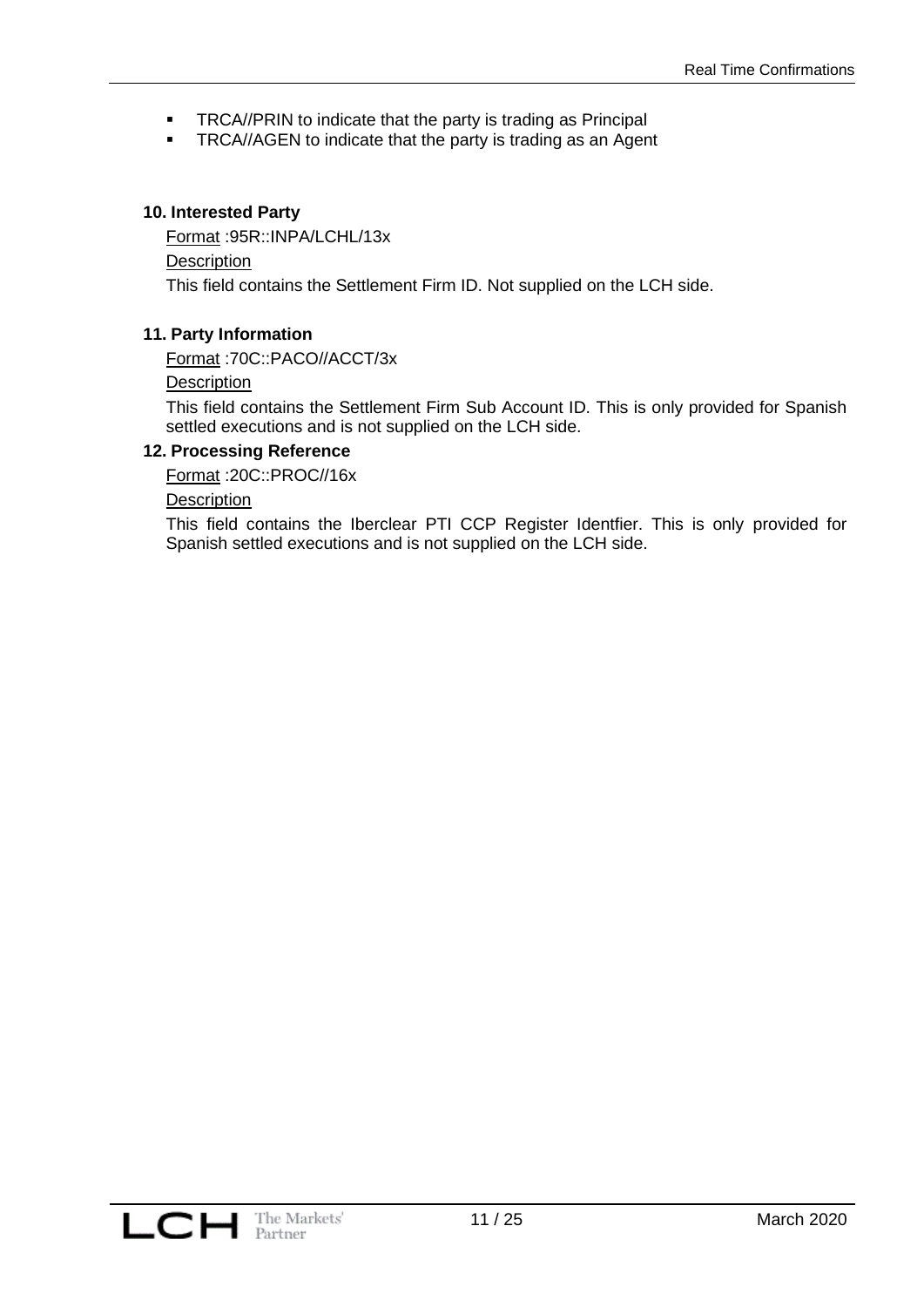# **3.2 FIX Trade Capture Report (AE) – 4.4**

Both raw FIX and FIXML messages are supported as follows.

| Required    | Field or<br><b>Component</b> | <b>Field Name</b>      | Data Type                                           | <b>Content/Option</b>    | <b>FIXML Name</b> | <b>Business</b><br>Data Item |
|-------------|------------------------------|------------------------|-----------------------------------------------------|--------------------------|-------------------|------------------------------|
| М           | StandardHeader               |                        |                                                     |                          |                   |                              |
| М           | 8                            | <b>BeginString</b>     | String                                              | 'FIX.4.4'                |                   |                              |
| М           | 9                            | BodyLength             | Length (int)                                        |                          |                   |                              |
| М           | 35                           | MsgType                | String                                              | 'AE'                     | @MsgTyp           |                              |
| M           | 49                           | SenderCompID           | String                                              |                          | @SID              |                              |
| M           | 56                           | <b>TargetCompID</b>    | String                                              | Maximum 34<br>characters | @TID              |                              |
| M           | 34                           | MsgSeqNum              | SeqNum (int)                                        |                          |                   |                              |
| M           | 50                           | SenderSubID            | String                                              | 'ECL'                    | @SSub             |                              |
| M           | 57                           | TargetSubID            | String                                              | 'CERT' or 'PROD'         |                   |                              |
| M           | 97                           | PossResend             | Boolean                                             | 'N'                      |                   |                              |
| М           | 52                           | SendingTime            | UTCTimestamp<br>(String -<br>YYYYMMDD-<br>HH:MM:SS) |                          |                   |                              |
| М           | End StandardHeader           |                        |                                                     |                          |                   |                              |
| M           | 571                          | TradeReportID          | String                                              |                          | @RptID            |                              |
| M           | 487                          | TradeReportTransType   | int                                                 | 0, 1, or 4               | @TransTyp         |                              |
| М           | 828                          | TrdType                | int                                                 | 0 or 1                   | @TrdTyp           | J                            |
| $\mathbf C$ | 818                          | SecondaryTradeReportID | String                                              |                          | @RptID2           | W                            |
| M           | 17                           | ExecID                 | String                                              |                          | @ExecID           | В                            |
| $\mathbf C$ | 527                          | SecondaryExecID        | String                                              |                          | @ExecID2          | Κ                            |
| M           | 570                          | PreviouslyReported     | Boolean                                             | 'N'                      | @PrevlyRpted      |                              |
| Μ           | Instrument                   |                        |                                                     |                          |                   |                              |
| M           | 55                           | Symbol                 | String                                              | <b>ISIN</b>              | @Sym              | E                            |
| М           | <b>End Instrument</b>        |                        |                                                     |                          |                   |                              |
| M           | 32                           | LastQty                | Qty (float)                                         |                          | @LastQty          | G                            |
| м           | 31                           | LastPX                 | Price (float)                                       |                          | @LastPx           | H                            |
| M           | 30                           | LastMkt                | String                                              |                          | @LastMkt          | Α                            |
| M           | 75                           | TradeDate              | LocalMktDate                                        |                          | @TrdDt            | $\mathbf C$                  |
| M           | 60                           | TransactTime           | UTCTimestamp<br>(String<br>YYYYMMDD-<br>HH:MM:SS)   |                          | @TxnTm            | $\mathbf C$                  |
| $\mathbf C$ | 64                           | SettlDate              | LocalMktDate                                        |                          | @SettlDt          | D                            |
| M           | TrdCapRptSideGrp             |                        |                                                     |                          |                   |                              |
| M           | 552                          | NoSides                | Int                                                 | $\overline{2}$           |                   |                              |
|             |                              |                        | <b>Buy Side</b>                                     |                          |                   |                              |
| M           | 54                           | Side                   | Char                                                | $\mathbf{1}$             | @Side             |                              |
| M           | 37                           | OrderId                | String                                              |                          | @OrdID            |                              |
| $\mathsf C$ | 11                           | ClOrdId                | String                                              | Maximum 35               | @ClOrdId          | O                            |
|             |                              |                        |                                                     | characters               |                   |                              |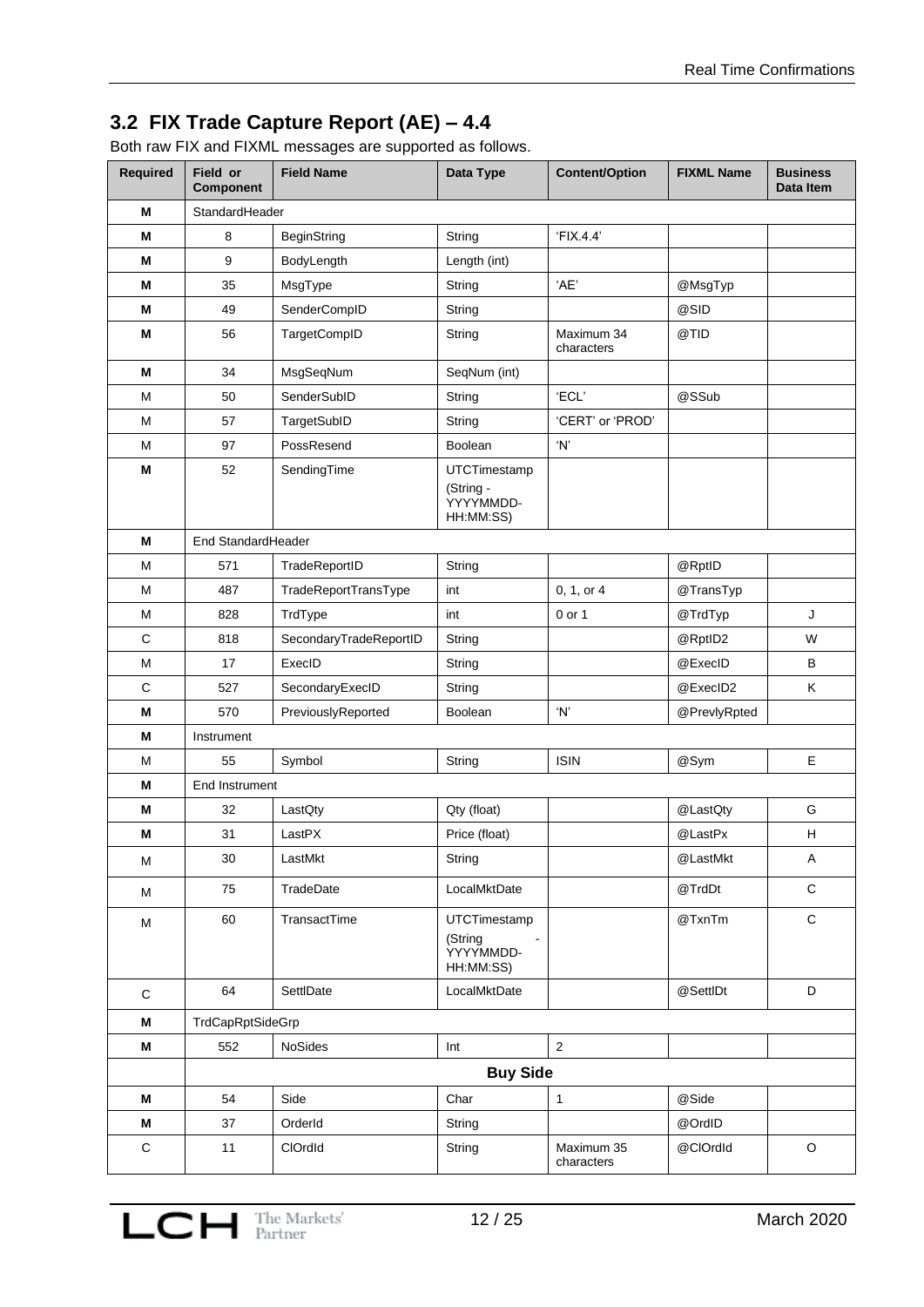| Required     | Field or<br><b>Component</b> | <b>Field Name</b> | Data Type           | <b>Content/Option</b>    | <b>FIXML Name</b> | <b>Business</b><br>Data Item |
|--------------|------------------------------|-------------------|---------------------|--------------------------|-------------------|------------------------------|
| м            | Parties                      |                   |                     |                          |                   |                              |
| M            | 453                          | NoPartyIDs        | Int                 |                          |                   |                              |
| M            | 448                          | PartyID           | String              |                          | @ID               | M                            |
| M            | 447                          | PartyIDSource     | Char                | 'D'                      | @Src              |                              |
| M            | 452                          | PartyRole         | Int                 | 1 or 21                  | @R                |                              |
| $\mathsf C$  | 448                          | PartyID           | String              | <b>CSD BIC</b>           | @ID               | L                            |
| $\mathsf C$  | 447                          | PartyIDSource     | Char                | 'B'                      | @Src              |                              |
| $\mathsf C$  | 452                          | PartyRole         | Int                 | 10                       | @R                |                              |
| $\mathsf C$  | 448                          | PartyID           | String              |                          | @ID               | U                            |
| $\mathsf C$  | 447                          | PartyIDSource     | Char                | 'D'                      | @Src              |                              |
| $\mathsf C$  | 452                          | PartyRole         | Int                 | $\overline{\mathbf{4}}$  | @R                |                              |
| $\mathsf C$  | 448                          | PartyID           | String              |                          | @ID               | $\mathsf V$                  |
| $\mathsf C$  | 447                          | PartyIDSource     | Char                | 'D'                      | @Src              |                              |
| $\mathsf C$  | 452                          | PartyRole         | Int                 | 38                       | @R                |                              |
| M            | <b>End Parties</b>           |                   |                     |                          |                   |                              |
| $\mathsf C$  | 1                            | Account           | String              |                          | @Acct             | $\sf P$                      |
| $\mathsf C$  | 15                           | Currency          | Currency            |                          | @Ccy              | H, I                         |
| M            | 528                          | OrderCapacity     | Char                | 'A' or 'P'               | @Cpcty            | N                            |
| $\mathsf C$  | 381                          | GrossTradeAmt     | Amt                 |                          | @GrossTrdA<br>mt  | $\mathbf{I}$                 |
|              |                              |                   | <b>End Buy Side</b> |                          |                   |                              |
|              |                              |                   | <b>Sell Side</b>    |                          |                   |                              |
| M            | 54                           | Side              | Int                 | $\mathbf 2$              | @Side             |                              |
| М            | 37                           | OrderId           | String              |                          | @OrdID            |                              |
| C            | 11                           | ClOrdId           | String              | Maximum 35<br>characters | @ClOrdId          | $\mathsf S$                  |
| M            | Parties                      |                   |                     |                          |                   |                              |
| M            | 453                          | NoPartyIDs        | Int                 |                          |                   |                              |
| M            | 448                          | PartyID           | String              |                          | @ID               | Q                            |
| M            | 447                          | PartyIDSource     | Char                | 'D'                      | @Src              |                              |
| M            | 452                          | PartyRole         | Int                 | 1 or 21                  | @R                |                              |
| $\mathbf C$  | 448                          | PartyID           | String              | CSD BIC                  | @ID               | L                            |
| $\mathbf C$  | 447                          | PartyIDSource     | Char                | 'B'                      | @Src              |                              |
| $\mathtt{C}$ | 452                          | PartyRole         | Int                 | $10\,$                   | @R                |                              |
| $\mathtt{C}$ | 448                          | PartyID           | String              |                          | @ID               | $\mathsf U$                  |
| $\mathtt{C}$ | 447                          | PartyIDSource     | Char                | 'D'                      | @Src              |                              |
| $\mathtt{C}$ | 452                          | PartyRole         | Int                 | $\overline{4}$           | @R                |                              |
| $\mathsf C$  | 448                          | PartyID           | String              |                          | @ID               | V                            |
| $\mathsf C$  | 447                          | PartyIDSource     | Char                | 'D'                      | @Src              |                              |
| $\mathbf C$  | 452                          | PartyRole         | Int                 | 38                       | @R                |                              |
| M            | <b>End Parties</b>           |                   |                     |                          |                   |                              |
| $\mathsf C$  | $\mathbf{1}$                 | Account           | String              |                          | @Acct             | U                            |
| $\mathtt{C}$ | 15                           | Currency          | Currency            |                          | @Ccy              | H, I                         |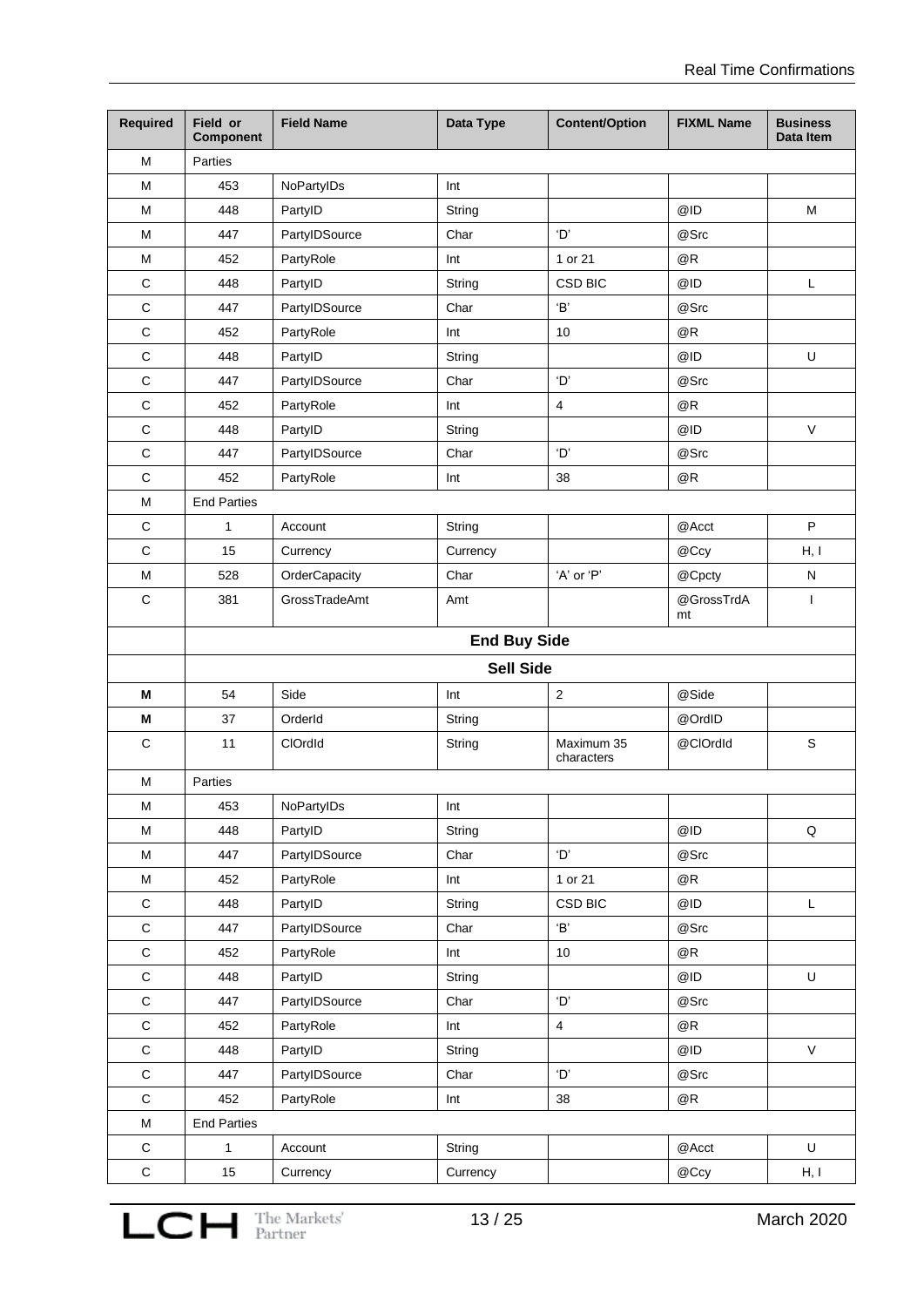| <b>Required</b> | Field or<br>Component | <b>Field Name</b>    | Data Type | <b>Content/Option</b> | <b>FIXML Name</b> | <b>Business</b><br>Data Item |
|-----------------|-----------------------|----------------------|-----------|-----------------------|-------------------|------------------------------|
| м               | 528                   | OrderCapacity        | Char      | 'A' or 'P'            | @Cpcty            | R                            |
| C               | 381                   | GrossTradeAmt        | Amt       |                       | @GrossTrdA<br>mt  |                              |
|                 | <b>End Sell Side</b>  |                      |           |                       |                   |                              |
| м               |                       | End TrdCapRptSideGrp |           |                       |                   |                              |
| м               |                       | StandardTrailer      |           |                       |                   |                              |
| М               | 10                    | CheckSum<br>String   |           |                       |                   |                              |
| M               | End StandardTrailer   |                      |           |                       |                   |                              |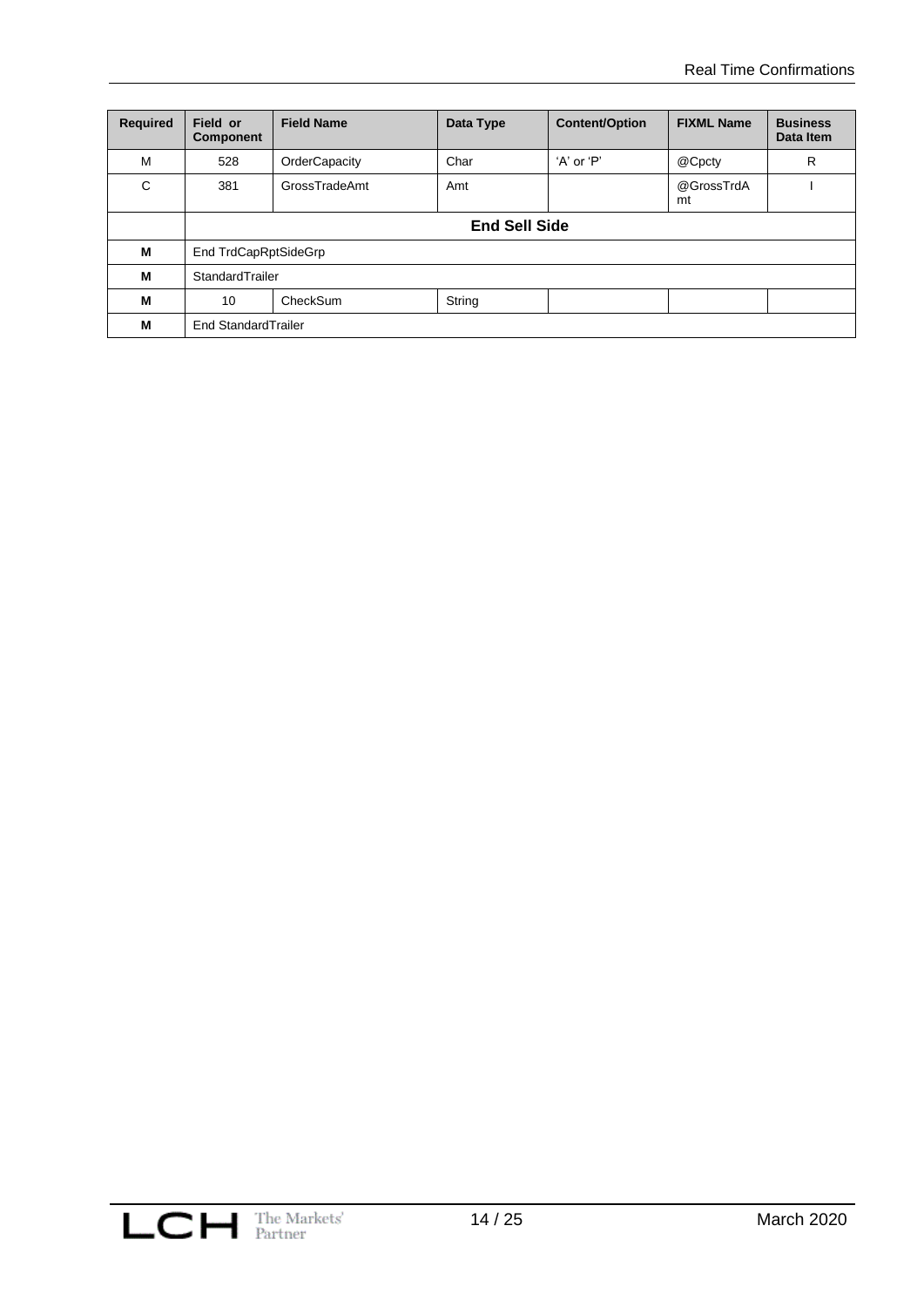## **3.2.1 Component and Tag notes:**

The 'Required' codes used in the table above are as follows:

| $M$ (bold) | FIX mandatory - not necessarily in FIXML (see notes) |
|------------|------------------------------------------------------|
| M          | LCH mandatory – always provided                      |
|            | Conditionally provided (see additional notes)        |

| Required | Tag or<br><b>Component</b> | <b>Field Name</b>      | <b>Notes</b>                                                                                                                                                                                                                                                                                                                     |  |
|----------|----------------------------|------------------------|----------------------------------------------------------------------------------------------------------------------------------------------------------------------------------------------------------------------------------------------------------------------------------------------------------------------------------|--|
| м        | 49                         | SenderCompID           | Identifier notified by LCH to the member for session configuration.                                                                                                                                                                                                                                                              |  |
| м        | 56                         | <b>TargetCompID</b>    | Identifier agreed between LCH and the member for session configuration                                                                                                                                                                                                                                                           |  |
| М        | 34                         | MsgSeqNum              | This tag is generated for raw FIX messages but not for FIXML messages.                                                                                                                                                                                                                                                           |  |
| М        | 57                         | TargetSubID            | This tag is generated for raw FIX messages but not for FIXML messages.<br>Possible values are:<br>CERT - test system/data<br>PROD - production system/data                                                                                                                                                                       |  |
| M        | 97                         | PossResend             | This tag is generated for raw FIX messages but not for FIXML messages.<br>Always set to 'N'.                                                                                                                                                                                                                                     |  |
| м        | 52                         | SendingTime            | This tag is generated for raw FIX messages but not for FIXML messages.                                                                                                                                                                                                                                                           |  |
| м        | 487                        | TradeReportTransType   | $0 - New trade$<br>1 - Trade cancellation<br>4 – Contra trade (reversal)                                                                                                                                                                                                                                                         |  |
| м        | 828                        | TrdType                | Trade confirmations are sent for trades accepted for clearing. These<br>codes indicate whether the trade is of a type for which risk limit checking<br>is required and has been passed.<br>0 - Regular trade - no risk limit check applied prior to acceptance<br>1 - 'Off book trade' - limit check applied prior to acceptance |  |
| C        | 818                        | SecondaryTradeReportID | The CCP register identifier, provided for Spanish settled executions only                                                                                                                                                                                                                                                        |  |
| M        | 17                         | ExecID                 | The Trade ID from the trade source.                                                                                                                                                                                                                                                                                              |  |
| C        | 527                        | SecondaryExecID        | The Trade ID (Tag 17 ExecID) of the original trade where this trade is a<br>contra trade.                                                                                                                                                                                                                                        |  |
| М        | 570                        | PreviouslyReported     | Always set to 'N'.                                                                                                                                                                                                                                                                                                               |  |
| м        | 30                         | LastMkt                | The 4-character MIC of the Trade Source.                                                                                                                                                                                                                                                                                         |  |
| м        | 75                         | TradeDate              | Trade source date at the time of trade execution.                                                                                                                                                                                                                                                                                |  |
| м        | 60                         | TransactTime           | Using UTC/GMT as per FIX standard.                                                                                                                                                                                                                                                                                               |  |
| С        | 64                         | SettlDate              | The intended settlement date (ISD) for cash equity trades.                                                                                                                                                                                                                                                                       |  |
| М        | 552                        | <b>NoSides</b>         | Both the member side and the LCH side are reported. This tag is<br>generated for raw FIX messages but not for FIXML messages.                                                                                                                                                                                                    |  |
| M        | 37                         | OrderId                | The Trade ID from the trade source (copy of ExecID).                                                                                                                                                                                                                                                                             |  |
| С        | 11                         | ClOrdId                | Maximum 35 characters. Only provided where there is a value. Not<br>provided on LCH side.                                                                                                                                                                                                                                        |  |
| М        | 453                        | NoPartyIDs             | The number of party IDs, which will be between 2 and 4, depending on<br>the scenario.<br>This tag is generated for raw FIX messages but not for FIXML messages.                                                                                                                                                                  |  |
| М        | 448                        | PartyID                | Buy or sell party identified                                                                                                                                                                                                                                                                                                     |  |
| м        | 447                        | PartyIDSource          | D - Proprietary code                                                                                                                                                                                                                                                                                                             |  |
| М        | 452                        | PartyRole              | 1 - Executing Firm<br>21 - LCH (Clearing organization - CCP)                                                                                                                                                                                                                                                                     |  |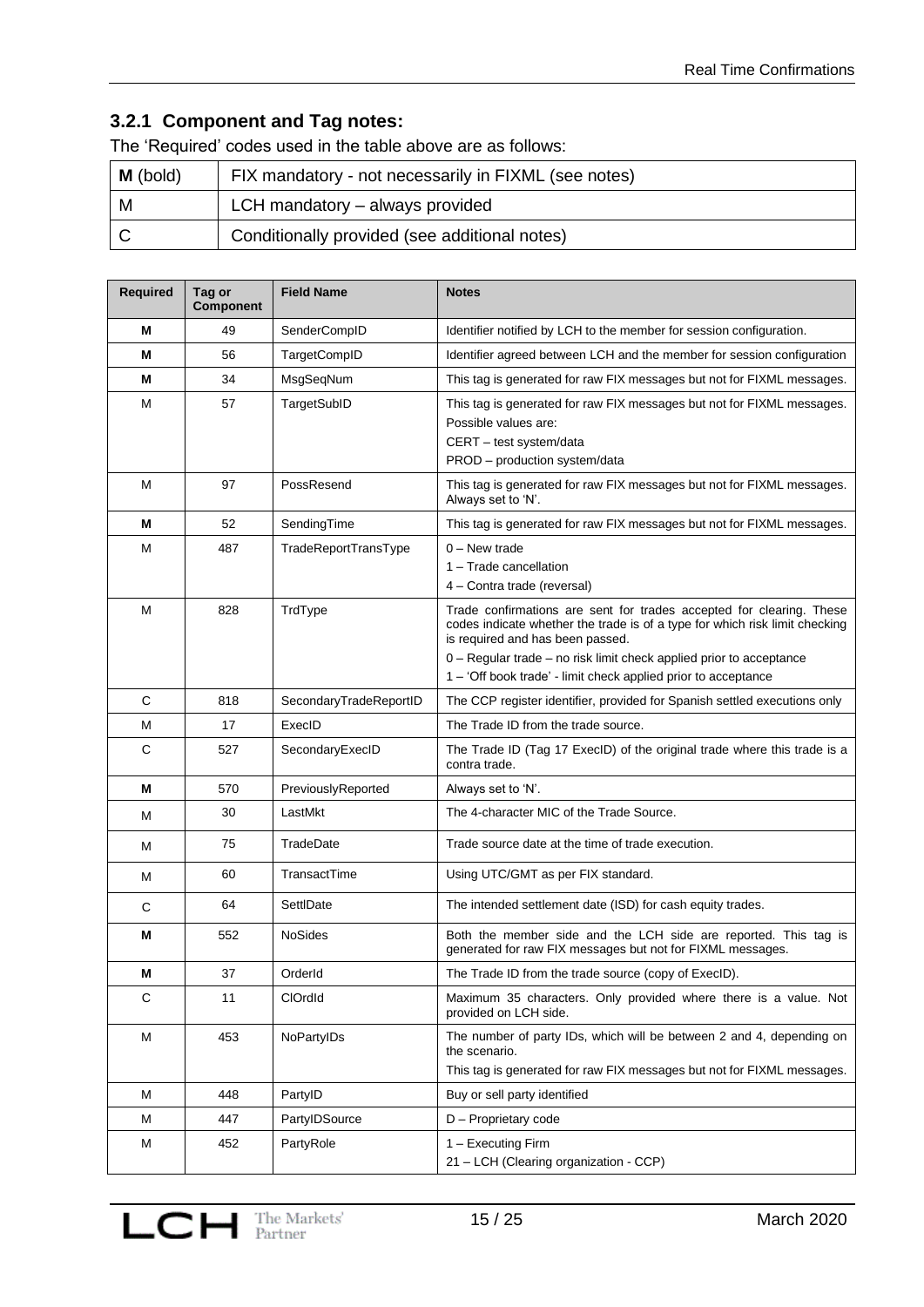| <b>Required</b> | Tag or<br><b>Component</b> | <b>Field Name</b> | <b>Notes</b>                                                                                                                                               |  |
|-----------------|----------------------------|-------------------|------------------------------------------------------------------------------------------------------------------------------------------------------------|--|
| C               | 448                        | PartyID           | <b>CSD BIC</b>                                                                                                                                             |  |
| C               | 447                        | PartyIDSource     | $B - BIC$ code                                                                                                                                             |  |
| $\mathbf C$     | 452                        | PartyRole         | 10 - Settlement Place (CSD)                                                                                                                                |  |
| $\mathsf{C}$    | 448                        | PartyID           | Settlement Firm ID<br>Not provided on LCH side.                                                                                                            |  |
| C               | 447                        | PartylDSource     | D - Proprietary code                                                                                                                                       |  |
| C               | 452                        | PartyRole         | 4 - Clearing Firm                                                                                                                                          |  |
| C               | 448                        | PartyID           | Settlement Firm sub account, provided for Spanish settled executions only<br>Not provided on LCH side.                                                     |  |
| C               | 447                        | PartyIDSource     | D - Proprietary code                                                                                                                                       |  |
| $\mathbf C$     | 452                        | PartyRole         | 38 - Position Account                                                                                                                                      |  |
| $\mathsf{C}$    | 1                          | Account           | The clearing account $-$ being the member mnemonic plus the sub-<br>account. E.g. XXXH being the house account of member XXX.<br>Not provided on LCH side. |  |
| C               | 15                         | Currency          | The ISO code of both the price and the consideration.<br>Not provided on LCH side.                                                                         |  |
| M               | 528                        | OrderCapacity     | The dealing capacity of the party identified by the PartyID.<br>$A - Agent$<br>$P - Pricipal$<br>Always principal for LCH side.                            |  |
| $\mathsf{C}$    | 381                        | GrossTradeAmt     | Not provided on LCH side.                                                                                                                                  |  |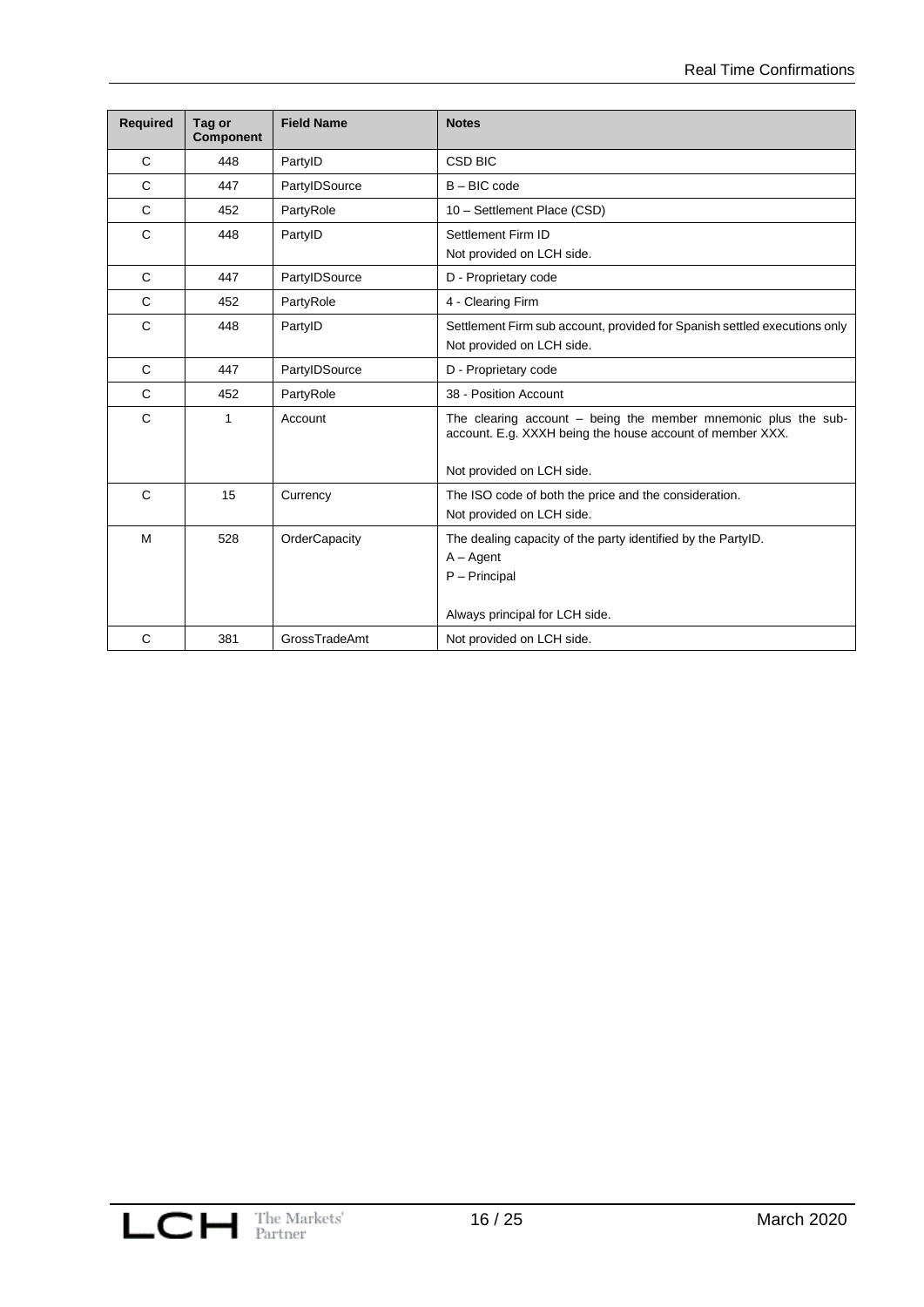# **3.3 FIX Trade Capture Report (AE) – 5.0(SP1)**

Both raw FIX and FIXML messages are supported as follows.

| Required    | Field or<br><b>Field Name</b><br>Data Type<br><b>Content/Option</b><br><b>FIXML Name</b><br><b>Component</b> |                            |                                                     | <b>Business</b><br>Data Item |              |             |  |
|-------------|--------------------------------------------------------------------------------------------------------------|----------------------------|-----------------------------------------------------|------------------------------|--------------|-------------|--|
| M           | StandardHeader                                                                                               |                            |                                                     |                              |              |             |  |
| M           | 8                                                                                                            | <b>BeginString</b>         | String                                              | 'FIXT.1.1'                   |              |             |  |
| М           | 9                                                                                                            | Length (int)<br>BodyLength |                                                     |                              |              |             |  |
| M           | 35                                                                                                           | MsgType                    | String                                              | 'AE'                         | @MsgTyp      |             |  |
| M           | 49                                                                                                           | SenderCompID               | String                                              |                              | @SID         |             |  |
| м           | 56                                                                                                           | <b>TargetCompID</b>        | String                                              | Maximum 34<br>characters     | @TID         |             |  |
| м           | 34                                                                                                           | MsgSeqNum                  | SeqNum (int)                                        |                              |              |             |  |
| м           | 50                                                                                                           | SenderSubID                | String                                              | 'ECL'                        | @SSub        |             |  |
| M           | 57                                                                                                           | TargetSubID                | String                                              | 'CERT' or 'PROD'             |              |             |  |
| M           | 97                                                                                                           | PossResend                 | Boolean                                             | 'N'                          |              |             |  |
| М           | 52<br>SendingTime                                                                                            |                            | UTCTimestamp<br>(String -<br>YYYYMMDD-<br>HH:MM:SS) |                              |              |             |  |
| М           | End StandardHeader                                                                                           |                            |                                                     |                              |              |             |  |
| M           | 571                                                                                                          | TradeReportID              | String                                              |                              | @RptID       |             |  |
| M           | 1003                                                                                                         | TradeID                    | String                                              |                              | @TrdID       | B           |  |
| $\mathsf C$ | 1040                                                                                                         | SecondaryTradeID           | String                                              |                              | @TrdID2      | W           |  |
| M           | 487                                                                                                          | TradeReportTransType       | int                                                 | 0, 1, or 4                   | @TransTyp    |             |  |
| М           | 828                                                                                                          | TrdType                    | int                                                 | 0 or 1                       | @TrdTyp      | J           |  |
| $\mathsf C$ | 1126                                                                                                         | OrigTradeID                | String                                              |                              | @OrigTrdID   | Κ           |  |
| M           | 570                                                                                                          | PreviouslyReported         | Boolean                                             | 'N'                          | @PrevlyRpted |             |  |
| М           | Instrument                                                                                                   |                            |                                                     |                              |              |             |  |
| м           | 55                                                                                                           | Symbol                     | String                                              | <b>ISIN</b>                  | @Sym         | E           |  |
| М           | End Instrument                                                                                               |                            |                                                     |                              |              |             |  |
| М           | 32                                                                                                           | LastQty                    | Qty (float)                                         |                              | @LastQty     | G           |  |
| Μ           | 31                                                                                                           | LastPX                     | Price (float)                                       |                              | @LastPx      | Н           |  |
| M           | 15                                                                                                           | Currency                   | Currency                                            |                              | @Ccy         | H, I        |  |
| M           | 30                                                                                                           | LastMkt                    | String                                              |                              | @LastMkt     | Α           |  |
| M           | 75                                                                                                           | TradeDate                  | LocalMktDate                                        |                              | @TrdDt       | $\mathbf C$ |  |
| M           | 60                                                                                                           | TransactTime               | UTCTimestamp<br>(String<br>YYYYMMDD-<br>HH:MM:SS)   |                              | @TxnTm       | $\mathsf C$ |  |
| $\mathsf C$ | 64                                                                                                           | SettlDate                  | LocalMktDate                                        |                              | @SettlDt     | D           |  |
| М           | TrdCapRptSideGrp                                                                                             |                            |                                                     |                              |              |             |  |
| M           | 552                                                                                                          | NoSides                    | Int                                                 | $\overline{2}$               |              |             |  |
|             |                                                                                                              |                            | <b>Buy Side</b>                                     |                              |              |             |  |
| M           | 54                                                                                                           | Side                       | Char                                                | $\mathbf{1}$                 | @Side        |             |  |
| $\mathbf C$ | 11                                                                                                           | ClOrdId                    | String                                              | Maximum 35<br>characters     | @ClOrdId     | $\circ$     |  |
|             | The Markets'<br>Partner<br>17/25<br><b>March 2020</b><br>LCH                                                 |                            |                                                     |                              |              |             |  |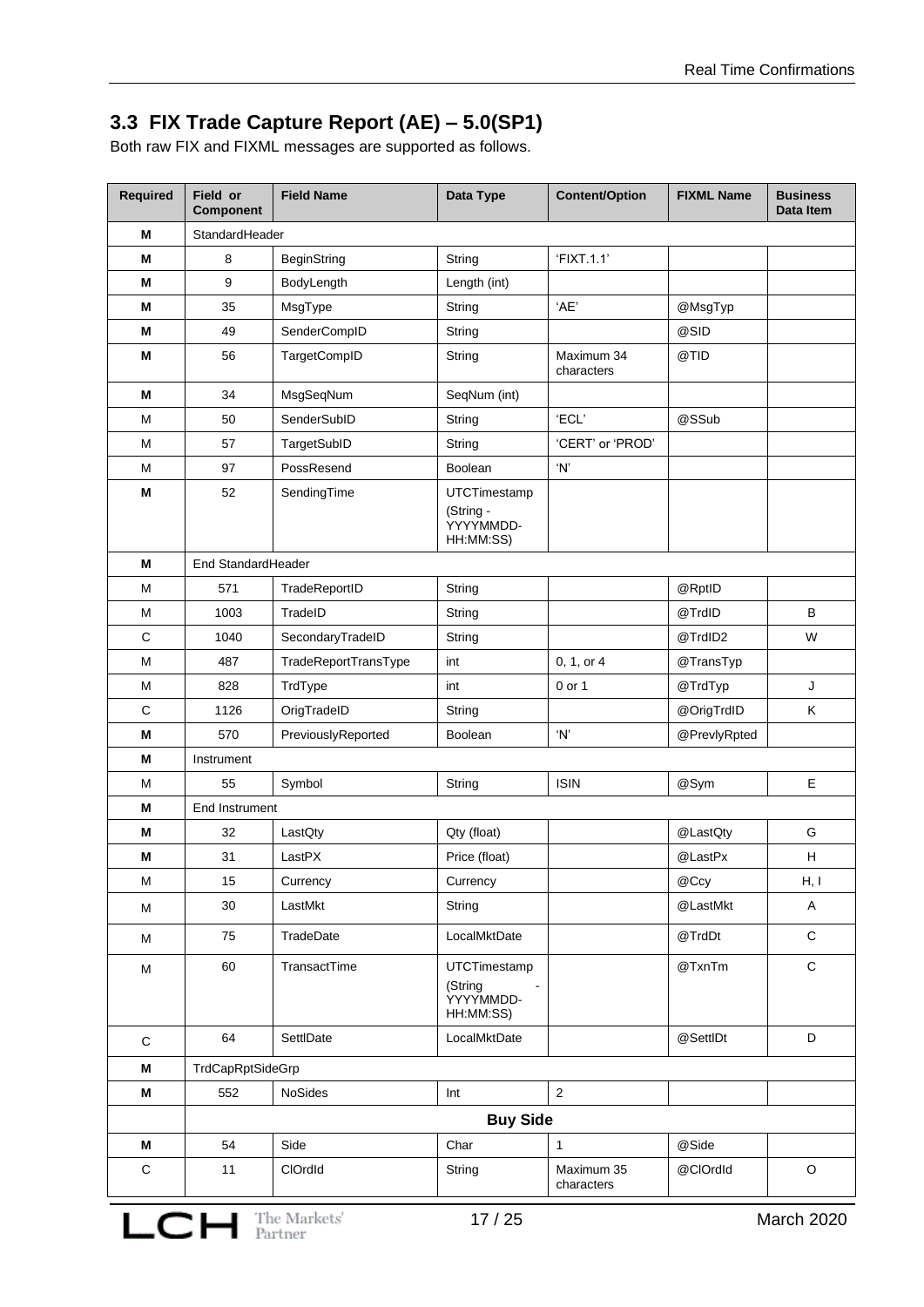| <b>Required</b> | Field or<br><b>Component</b> | <b>Field Name</b> | Data Type            | <b>Content/Option</b>    | <b>FIXML Name</b> | <b>Business</b><br><b>Data Item</b> |
|-----------------|------------------------------|-------------------|----------------------|--------------------------|-------------------|-------------------------------------|
| M               | Parties                      |                   |                      |                          |                   |                                     |
| M               | 453                          | NoPartyIDs        | Int                  |                          |                   |                                     |
| м               | 448                          | PartyID           | String               |                          | @ID               | M                                   |
| M               | 447                          | PartyIDSource     | Char                 | 'D'                      | @Src              |                                     |
| M               | 452                          | PartyRole         | Int                  | 1 or 21                  | @R                |                                     |
| $\mathsf C$     | 448                          | PartyID           | String               | <b>CSD BIC</b>           | @ID               | L                                   |
| $\mathsf C$     | 447                          | PartyIDSource     | Char                 | 'B'                      | @Src              |                                     |
| $\mathsf C$     | 452                          | PartyRole         | Int                  | 10                       | @R                |                                     |
| $\mathsf C$     | 448                          | PartyID           | String               |                          | @ID               | U                                   |
| $\mathsf C$     | 447                          | PartyIDSource     | Char                 | 'D'                      | @Src              |                                     |
| $\mathsf C$     | 452                          | PartyRole         | Int                  | $\overline{\mathbf{4}}$  | @R                |                                     |
| $\mathsf C$     | 448                          | PartyID           | String               |                          | @ID               | $\mathsf{V}$                        |
| $\mathsf C$     | 447                          | PartyIDSource     | Char                 | 'D'                      | @Src              |                                     |
| $\mathsf C$     | 452                          | PartyRole         | Int                  | 38                       | @R                |                                     |
| M               | <b>End Parties</b>           |                   |                      |                          |                   |                                     |
| $\mathsf C$     | 1                            | Account           | String               |                          | @Acct             | $\sf P$                             |
| M               | 528                          | OrderCapacity     | Char                 | 'A' or 'P'               | @Cpcty            | N                                   |
|                 | <b>End Buy Side</b>          |                   |                      |                          |                   |                                     |
|                 | <b>Sell Side</b>             |                   |                      |                          |                   |                                     |
| M               | 54                           | Side              | Int                  | $\overline{2}$           | @Side             |                                     |
| $\mathsf C$     | 11                           | ClOrdId           | String               | Maximum 35<br>characters | @ClOrdId          | $\mathsf S$                         |
| м               | Parties                      |                   |                      |                          |                   |                                     |
| м               | 453                          | NoPartyIDs        | Int                  |                          |                   |                                     |
| M               | 448                          | PartyID           | String               |                          | @ID               | $\mathsf Q$                         |
| M               | 447                          | PartyIDSource     | Char                 | 'D'                      | @Src              |                                     |
| M               | 452                          | PartyRole         | Int                  | 1 or 21                  | @R                |                                     |
| $\mathsf C$     | 448                          | PartyID           | String               | CSD BIC                  | @ID               | L                                   |
| $\mathsf C$     | 447                          | PartyIDSource     | Char                 | 'B'                      | @Src              |                                     |
| $\mathsf C$     | 452                          | PartyRole         | Int                  | 10                       | $@R$              |                                     |
| $\mathsf C$     | 448                          | PartyID           | String               |                          | @ID               | $\sf U$                             |
| $\mathsf C$     | 447                          | PartyIDSource     | Char                 | 'D'                      | @Src              |                                     |
| $\mathsf C$     | 452                          | PartyRole         | Int                  | $\overline{\mathbf{4}}$  | @R                |                                     |
| $\mathsf C$     | 448                          | PartyID           | String               |                          | @ID               | $\mathsf{V}$                        |
| $\mathsf C$     | 447                          | PartyIDSource     | Char                 | 'D'                      | @Src              |                                     |
| $\mathsf C$     | 452                          | PartyRole         | Int                  | 38                       | @R                |                                     |
| ${\sf M}$       | <b>End Parties</b>           |                   |                      |                          |                   |                                     |
| $\mathsf C$     | $\mathbf{1}$                 | Account           | String               |                          | @Acct             | $\sf T$                             |
| M               | 528                          | OrderCapacity     | Char                 | 'A' or 'P'               | @Cpcty            | $\mathsf R$                         |
|                 |                              |                   | <b>End Sell Side</b> |                          |                   |                                     |
| M               | End TrdCapRptSideGrp         |                   |                      |                          |                   |                                     |
| $\sf M$         | 381                          | GrossTradeAmt     | Amt                  |                          | @GrossTrdA<br>mt  | T                                   |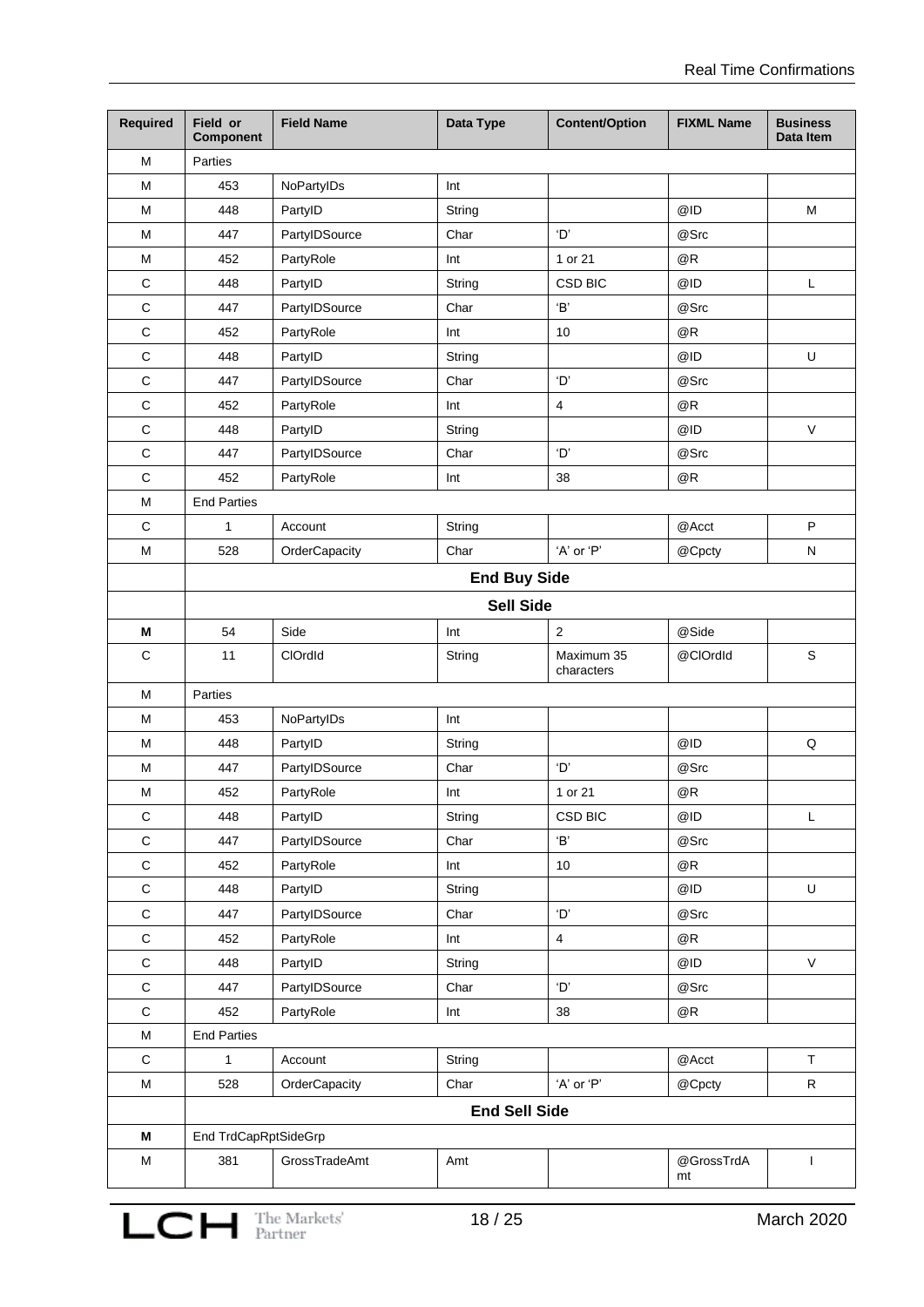| <b>Required</b> | Field or<br>Component | <b>Field Name</b>   | Data Type | <b>Content/Option</b> | <b>FIXML Name</b> | <b>Business</b><br>Data Item |  |
|-----------------|-----------------------|---------------------|-----------|-----------------------|-------------------|------------------------------|--|
| м               | StandardTrailer       |                     |           |                       |                   |                              |  |
| M               | 10                    | String<br>CheckSum  |           |                       |                   |                              |  |
| м               |                       | End StandardTrailer |           |                       |                   |                              |  |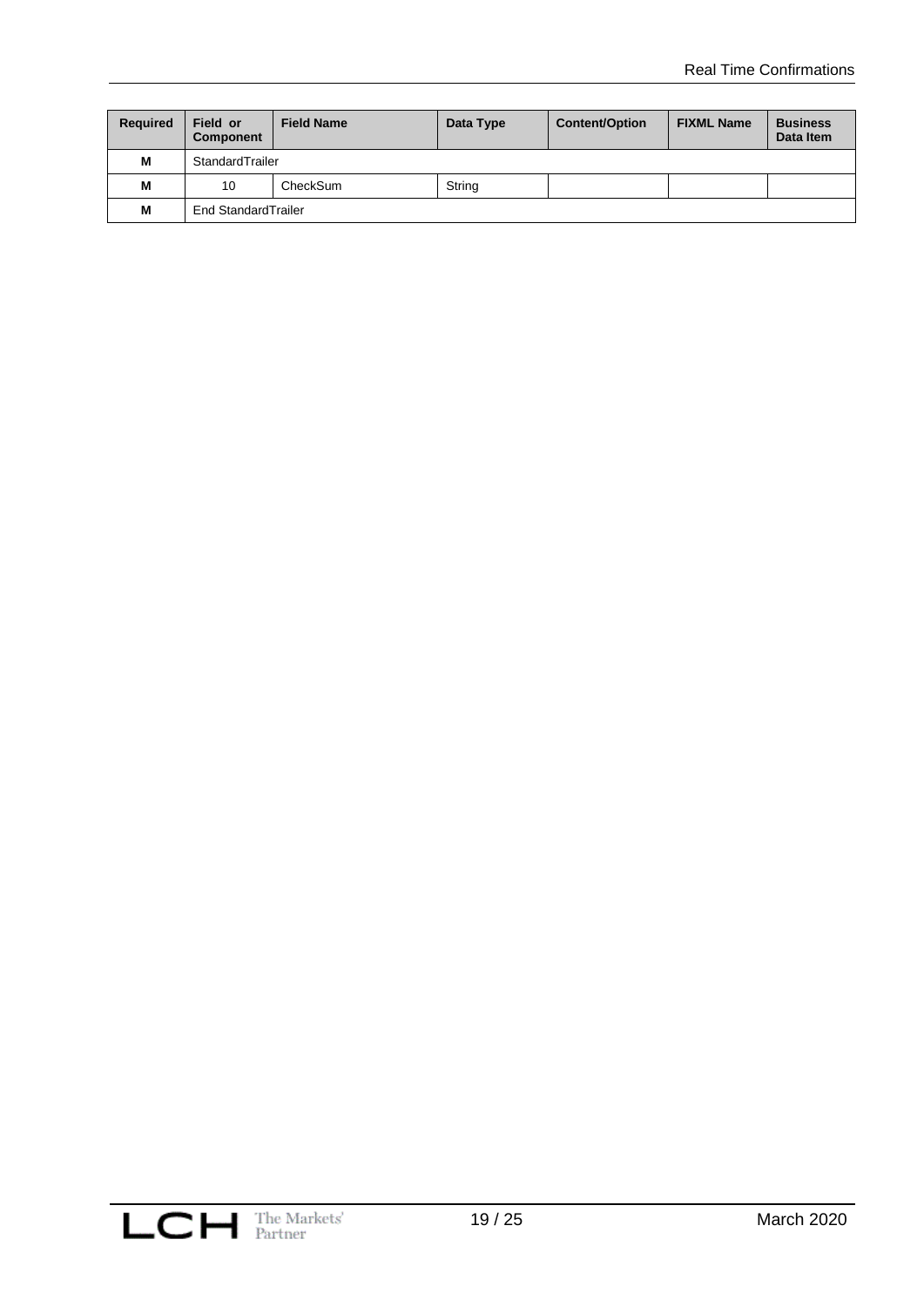## **3.3.1 Component and Tag notes:**

The 'Required' codes used in the table above are as follows:

| $\mid$ <b>M</b> (bold) | FIX mandatory - not necessarily in FIXML (see notes) |  |  |
|------------------------|------------------------------------------------------|--|--|
| M                      | LCH mandatory - always provided                      |  |  |
|                        | Conditionally provided (see additional notes)        |  |  |

| <b>Required</b> | Tag or<br>Component | <b>Field Name</b>    | <b>Notes</b>                                                                                                                                                                                                                                                                                                                     |  |
|-----------------|---------------------|----------------------|----------------------------------------------------------------------------------------------------------------------------------------------------------------------------------------------------------------------------------------------------------------------------------------------------------------------------------|--|
| М               | 49                  | SenderCompID         | Identifier notified by LCH to the member for session configuration.                                                                                                                                                                                                                                                              |  |
| М               | 56                  | TargetCompID         | Identifier agreed between LCH and the member for session configuration                                                                                                                                                                                                                                                           |  |
| М               | 34                  | MsgSeqNum            | This tag is generated for raw FIX messages but not for FIXML messages.                                                                                                                                                                                                                                                           |  |
| Μ               | 57                  | TargetSubID          | This tag is generated for raw FIX messages but not for FIXML messages.<br>Possible values are:<br>CERT - test system/data<br>PROD - production system/data                                                                                                                                                                       |  |
| М               | 97                  | PossResend           | This tag is generated for raw FIX messages but not for FIXML messages.<br>Always set to 'N'.                                                                                                                                                                                                                                     |  |
| М               | 52                  | SendingTime          | This tag is generated for raw FIX messages but not for FIXML messages.                                                                                                                                                                                                                                                           |  |
| М               | 1003                | TradeID              | The Trade ID from the trade source.                                                                                                                                                                                                                                                                                              |  |
| С               | 1040                | SecondaryTradeID     | The CCP register identifier, provided for Spanish settled executions only                                                                                                                                                                                                                                                        |  |
| М               | 487                 | TradeReportTransType | $0 -$ New trade<br>1 - Trade cancellation<br>4 - Contra trade (reversal)                                                                                                                                                                                                                                                         |  |
| M               | 828                 | TrdType              | Trade confirmations are sent for trades accepted for clearing. These codes<br>indicate whether the trade is of a type for which risk limit checking is required<br>and has been passed.<br>0 - Regular trade - no risk limit check applied prior to acceptance<br>1 - 'Off book trade' - limit check applied prior to acceptance |  |
| C               | 1126                | OrigTradeID          | The Trade ID (Tag 17 ExecID) of the original trade where this trade is a<br>contra trade.                                                                                                                                                                                                                                        |  |
| Μ               | 570                 | PreviouslyReported   | Always set to 'N'.                                                                                                                                                                                                                                                                                                               |  |
| Μ               | 30                  | LastMkt              | The 4-character MIC of the Trade Source.                                                                                                                                                                                                                                                                                         |  |
| М               | 15                  | Currency             | The ISO code of both the price and the consideration.                                                                                                                                                                                                                                                                            |  |
| M               | 75                  | TradeDate            | Trade source date at the time of trade execution.                                                                                                                                                                                                                                                                                |  |
| М               | 60                  | TransactTime         | Using UTC/GMT as per FIX standard.                                                                                                                                                                                                                                                                                               |  |
| C               | 64                  | SettlDate            | The intended settlement date (ISD) for cash equity trades.                                                                                                                                                                                                                                                                       |  |
| Μ               | 552                 | <b>NoSides</b>       | Both the member side and the LCH side are reported. This tag is generated<br>for raw FIX messages but not for FIXML messages.                                                                                                                                                                                                    |  |
| С               | 11                  | ClOrdid              | Maximum 35 characters. Only provided where there is a value. Not provided<br>on LCH side.                                                                                                                                                                                                                                        |  |
| Μ               | 453                 | NoPartyIDs           | The number of Party IDs, which will be between 2 and 4, depending on the<br>scenario,<br>This tag is generated for raw FIX messages but not for FIXML messages.                                                                                                                                                                  |  |
| м               | 448                 | PartyID              | Buy or sell party identified                                                                                                                                                                                                                                                                                                     |  |
| M               | 447                 | PartylDSource        | D - Proprietary code                                                                                                                                                                                                                                                                                                             |  |
| M               | 452                 | PartyRole            | 1 - Executing Firm<br>21 - LCH (Clearing organization - CCP)                                                                                                                                                                                                                                                                     |  |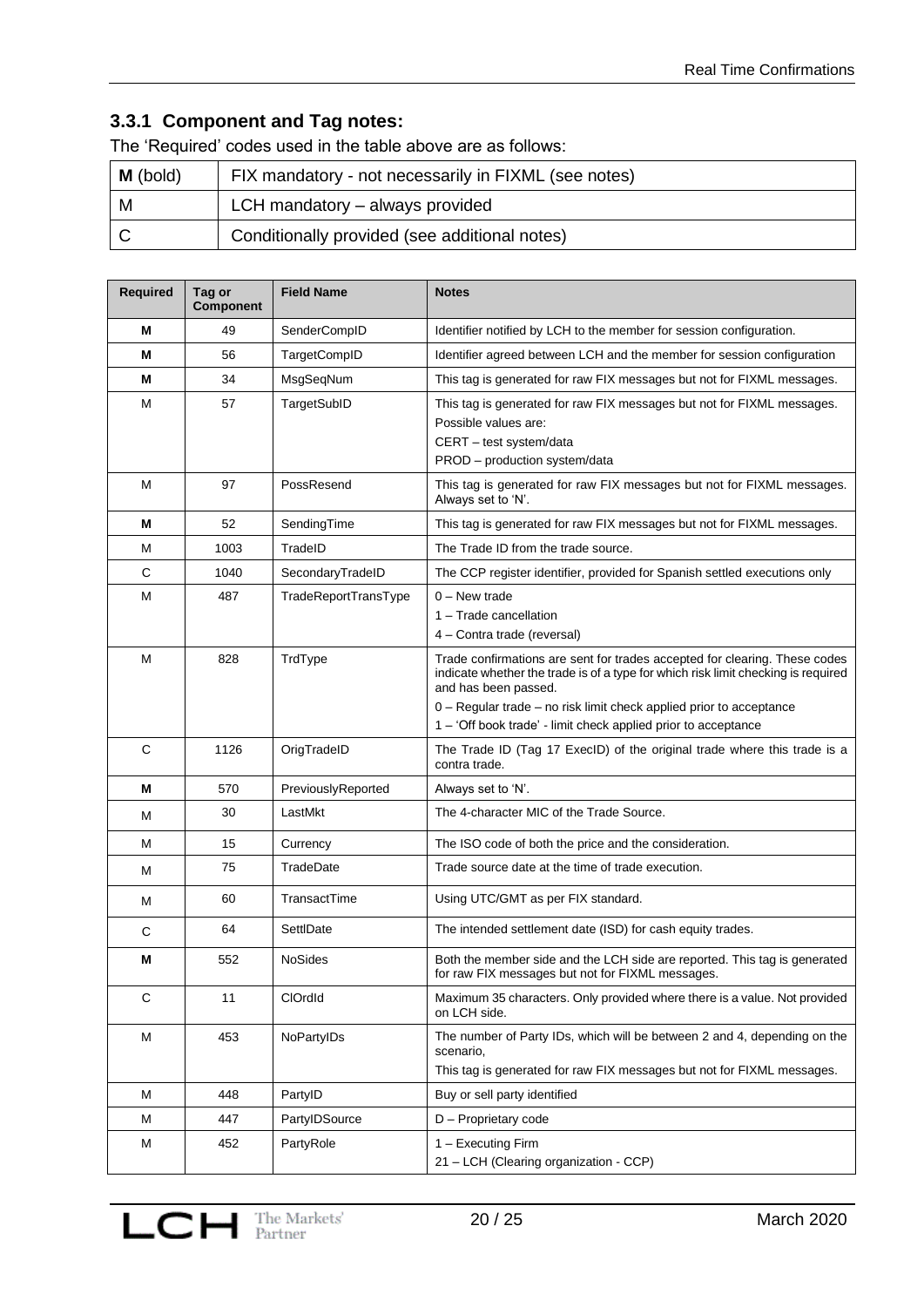| <b>Required</b> | Tag or<br><b>Component</b> | <b>Field Name</b> | <b>Notes</b>                                                                                                                                            |  |
|-----------------|----------------------------|-------------------|---------------------------------------------------------------------------------------------------------------------------------------------------------|--|
| C               | 448                        | PartyID           | <b>CSD BIC</b>                                                                                                                                          |  |
| C               | 447                        | PartylDSource     | $B - BIC$ code                                                                                                                                          |  |
| C               | 452                        | PartyRole         | 10 - Settlement Place (CSD)                                                                                                                             |  |
| C               | 448                        | PartyID           | Settlement Firm ID<br>Not provided on LCH side.                                                                                                         |  |
| C               | 447                        | PartylDSource     | D - Proprietary code                                                                                                                                    |  |
| C               | 452                        | PartyRole         | 4 - Clearing Firm                                                                                                                                       |  |
| C               | 448                        | PartyID           | Settlement Firm sub account, provided for Spanish settled executions only<br>Not provided on LCH side.                                                  |  |
| C               | 447                        | PartylDSource     | D - Proprietary code                                                                                                                                    |  |
| C               | 452                        | PartyRole         | 38 - Position Account                                                                                                                                   |  |
| $\mathbf C$     | 1                          | Account           | The clearing account – being the member mnemonic plus the sub-account.<br>E.g. XXXH being the house account of member XXX.<br>Not provided on LCH side. |  |
| M               | 528                        | OrderCapacity     | The dealing capacity of the party identified by the PartyID.<br>$A - Agent$<br>$P - Principal$<br>Always principal for LCH side.                        |  |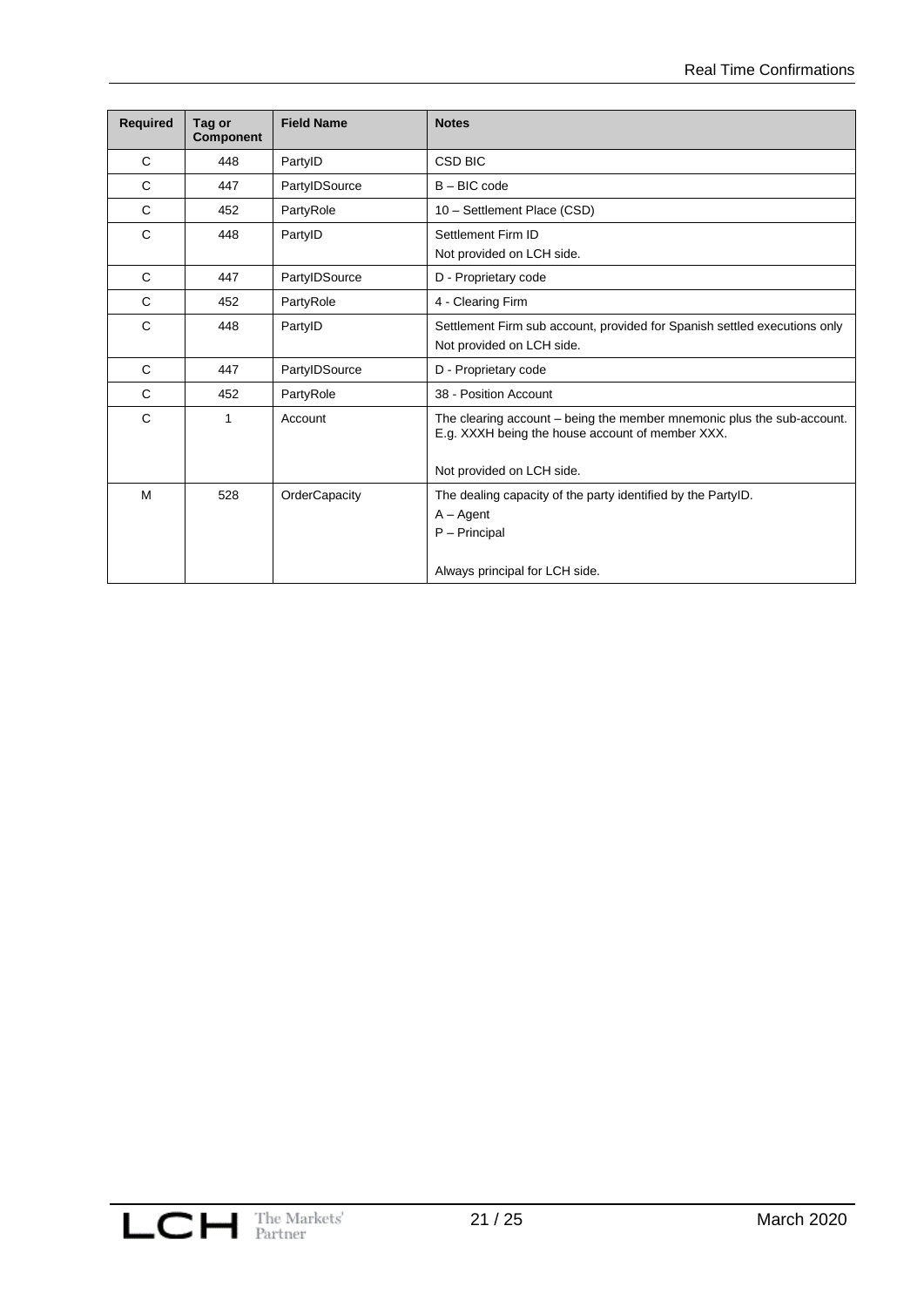# **4. TECHNICAL INTERFACE SPECIFICATION**

Members can connect to LCH Ltd via the Managed Network Service provided by CMC.

The FIX 4.4 messages are available over the FIX 4.4 protocol and the FIX 5.0 (SP1) messages are available over the FIX T1.1 protocol [\(http://www.fixprotocol.org\)](http://www.fixprotocol.org/).

The FIXML 4.4 messages and FIXML 5.0 (SP1) messages are available over the WebSphere MQ Series protocol.

The ISO15022 MT518 Trade Confirmation messages are available over the WebSphere MQ Series protocol.

Alternatively the standard SWIFT infrastructure can be used to receive the SWIFT MT518 Trade Confirmation messages.

## **4.1 FIX Session Protocol**

All FIX timestamps are UTC/GMT as per the FIX standard. The clients are expected to synchronise their clocks with an external time source.

The client and LCH will agree upon the following FIX credentials - *SenderCompID*, *TargetCompID*, *SenderSubID* and *TargetSubID*. These must be sent on every message. All messages LCH sends will have the Sender and Target fields swapped, as per the FIX specification.

The FIX Session Initiator is typically the client and the Session Acceptor is typically the LCH

| <b>Message</b>        | Type | <b>Comment</b>                                       |  |
|-----------------------|------|------------------------------------------------------|--|
| Logon                 | A    | Begin session (or resume a broken session)           |  |
| Heartbeat             | 0    |                                                      |  |
| <b>Test Request</b>   |      |                                                      |  |
| <b>Resend Request</b> | 2    |                                                      |  |
| Reject                | 3    | Malformed message or improper session level handling |  |
| Sequence Reset        | 4    | Both Gap Fill (GapFillFlag=Y) and Reset              |  |
| Logout                | 5    | Used to gracefully close session                     |  |

The following session messages are supported in both directions:

## **4.1.1 Connectivity**

IP connectivity will be arranged with the extranet provider (e.g. CMC).

| IP Address | Address to connect to | Supplied by LCH |
|------------|-----------------------|-----------------|
| I TCP Port | Port to connect to    | Supplied by LCH |

#### **4.1.2 Sequence Numbers**

Sequence numbers, both inbound and outbound, will be reset to 1 each night during the down time. Messages are processed in sequence order. Behind sequence messages (other than Sequence Reset – Reset) cause immediate logout. Ahead of sequence messages (other than a Resend Request) trigger a message recovery via a Resend Request.

#### **4.1.3 Logon**

The Logon will be the exchange of the first messages initiated by the Session Initiator after the TCP connection is established. The *EncryptMethod* should be ignored (FIX level encryption is not

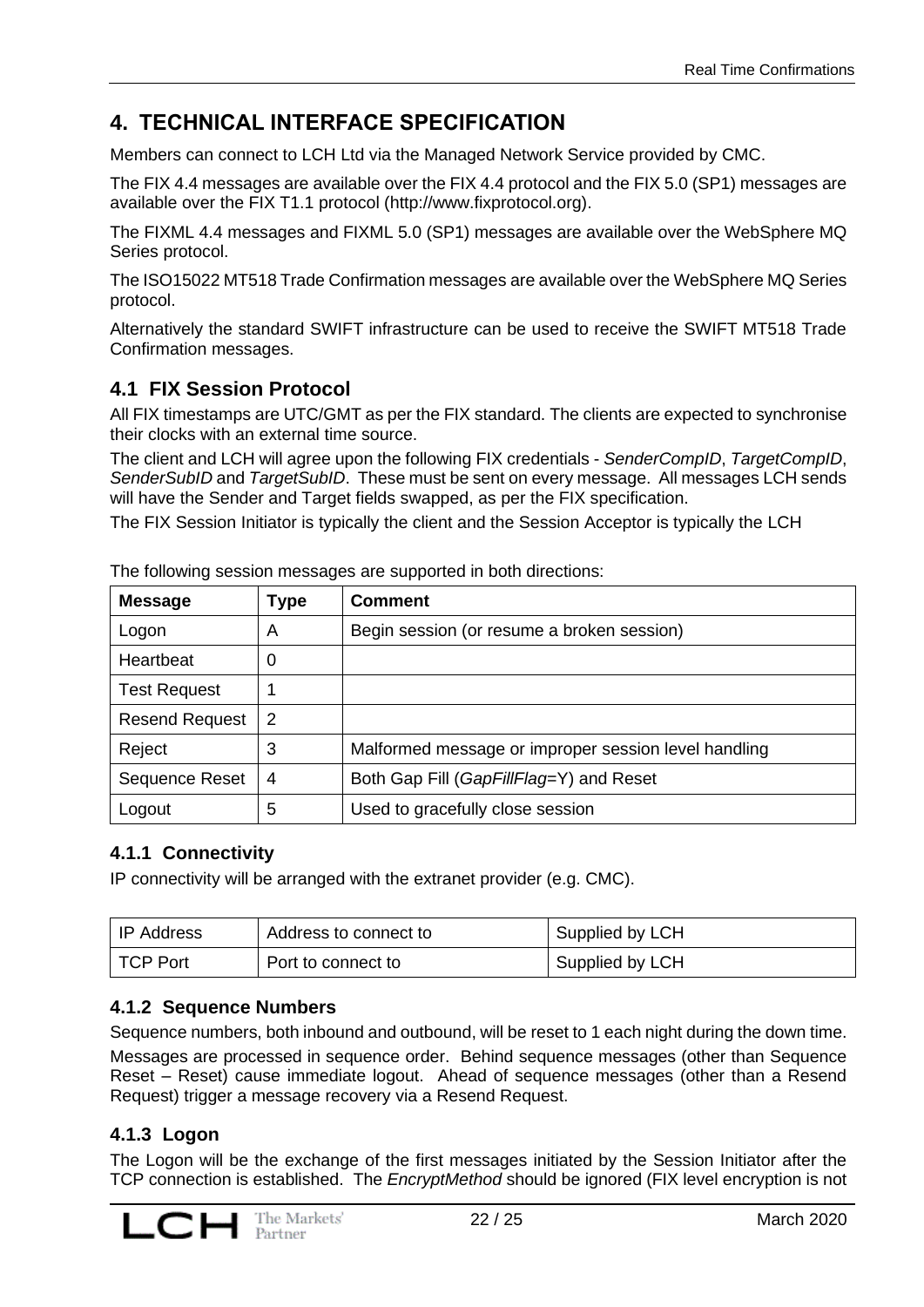supported). *HeartBtInt* must be specified by the Session Initiator in the logon message. This value will be 30 seconds and returned in the logon reply message.

If connection is unexpectedly broken, upon reconnection LCH may receive a logon request with a sequence number lower than expected. This means that one side has reset there sequence numbers without notifying the other party. In this case both sides should restart application with sequence number set to 1. If one side of the session receives a sequence number higher than expected, the other party will issue a Resend Request to retrieve the missed messages. The Resend Request is preferred to using *ResetSeqNumFlag* attribute of the Logon message.

Also, if the connection is broken any messages (like trade status/confirmation) generated by LCH will be persistently queued, waiting for the Session Initiator to reconnect.

#### **4.1.4 Heartbeat**

A Heartbeat message should be sent if the agreed upon *HeartBtInt* has elapsed since the last message sent. If any message has been sent during the preceding *HeartBtInt* a Heartbeat message need not be sent.

#### **4.1.5 Test Request**

If a *HeartBtInt* + 1 second have elapsed since the last message received, a Test Request should be issued. If another *HeartBtInt* + 1 second go by without receiving a message the TCP connection should be dropped. This ensures that a broken TCP connection will be detected even if the TCP stack doesn't notice (this has been observed to happen in WAN environments, particularly when a VPN is involved).

#### **4.1.6 Resend Request**

The Resend Request is sent by receiving application to initiate the retransmission of messages. This function is utilized if a sequence number gap is detected, if the receiving application lost a message, or as a function of the initialization process.

The Resend Request can be used to request a single message, a range of messages or all messages subsequent to a particular message.

- To request a single message: *BeginSeqNo* = *[EndSeqNo](http://btobits.com/fixopaedia/fixdic44/tag_16_EndSeqNo.html)*
- To request a range of messages: *BeginSeqNo* = first message of range, *[EndSeqNo](http://btobits.com/fixopaedia/fixdic44/tag_16_EndSeqNo.html)* = last message of range
- To request all messages subsequent to a particular message: *BeginSeqNo* = first message of range, *[EndSeqNo](http://btobits.com/fixopaedia/fixdic44/tag_16_EndSeqNo.html)* = 0 (represents infinity)

#### **4.1.7 Reject**

Session level rejects are used to indicate violations of the session protocol, or missing (or bogus) fields. These are to be expected during development and certification, but should be extremely rare in production. Application layer rejects (like Order Reject and Cancel Reject) are normal.

#### **4.1.8 Sequence Reset**

Sequence Reset is typically performed at the end of the business day at a mutually agreed time.

Sequence Reset – Gap Fill messages (*GapFillFlag* = "Y") must be received in sequence. Any messages (including any Gap Fills) sent in response to a Resend Request should have *PossDup*  $=$  "Y".

Sequence Reset – Reset (*GapFillFlag* not "Y") is used only as a last resort, and always by human intervention, to allow an otherwise confused session to be resumed. In these cases all chance at automatic message recovery are lost.

#### **4.1.9 Logout**

Either side may issue a logout to gracefully close the session. The side that issues the logout should process messages normally until it sees the logout reply, and then break the TCP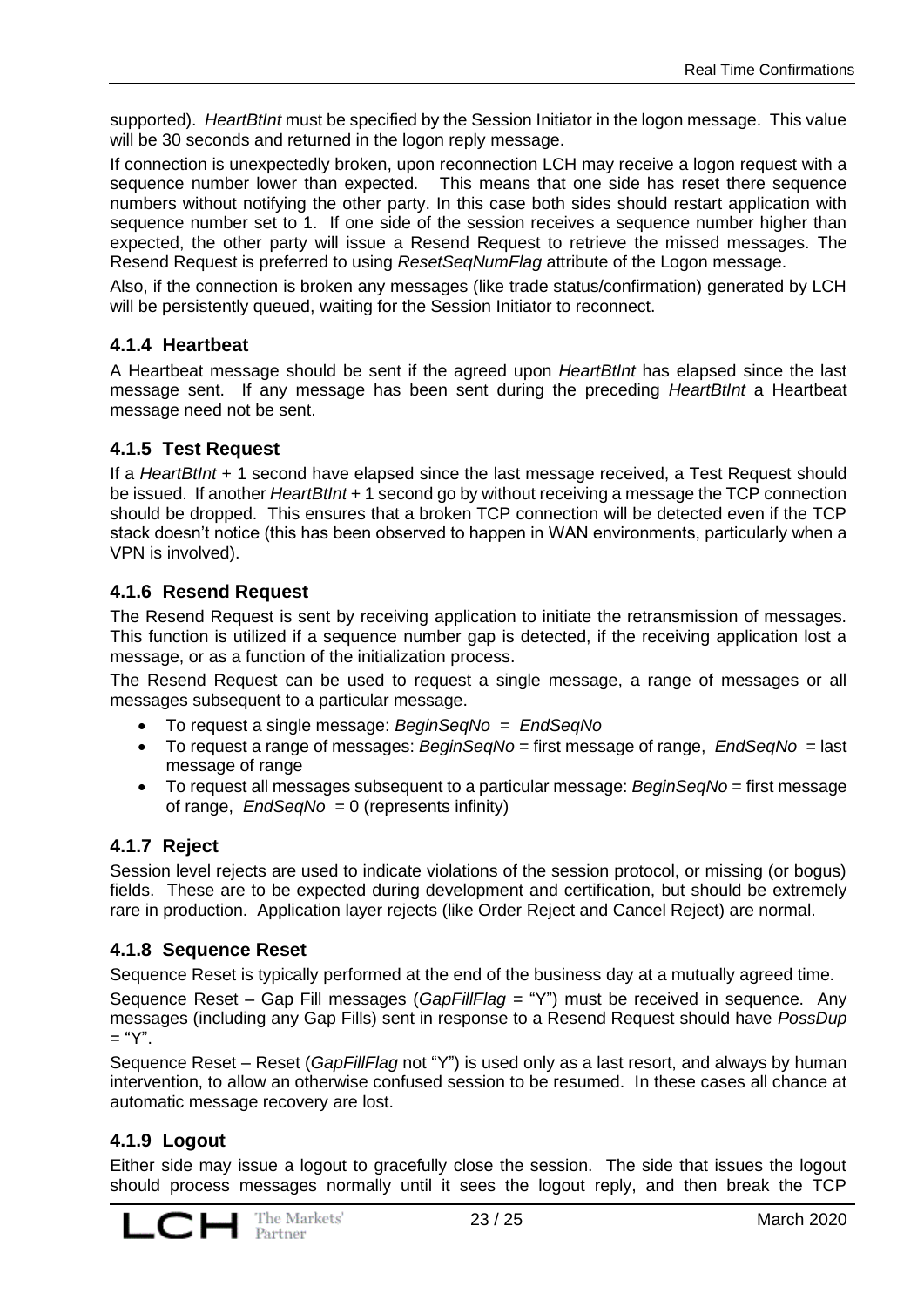connection. The logout Initiator will typically only request logout after the scheduled end of FIX session.

## **4.1.10 Error Handling**

Messages which fail within the LCH FIX gateway will be rejected and a reject message sent back to the client. If a message passes beyond the FIX Gateway but it cannot be processed due to technical rather than business reasons the message will be placed in our internal error queue which will be monitored by LCH application support. The application support team will act and notify the client accordingly.